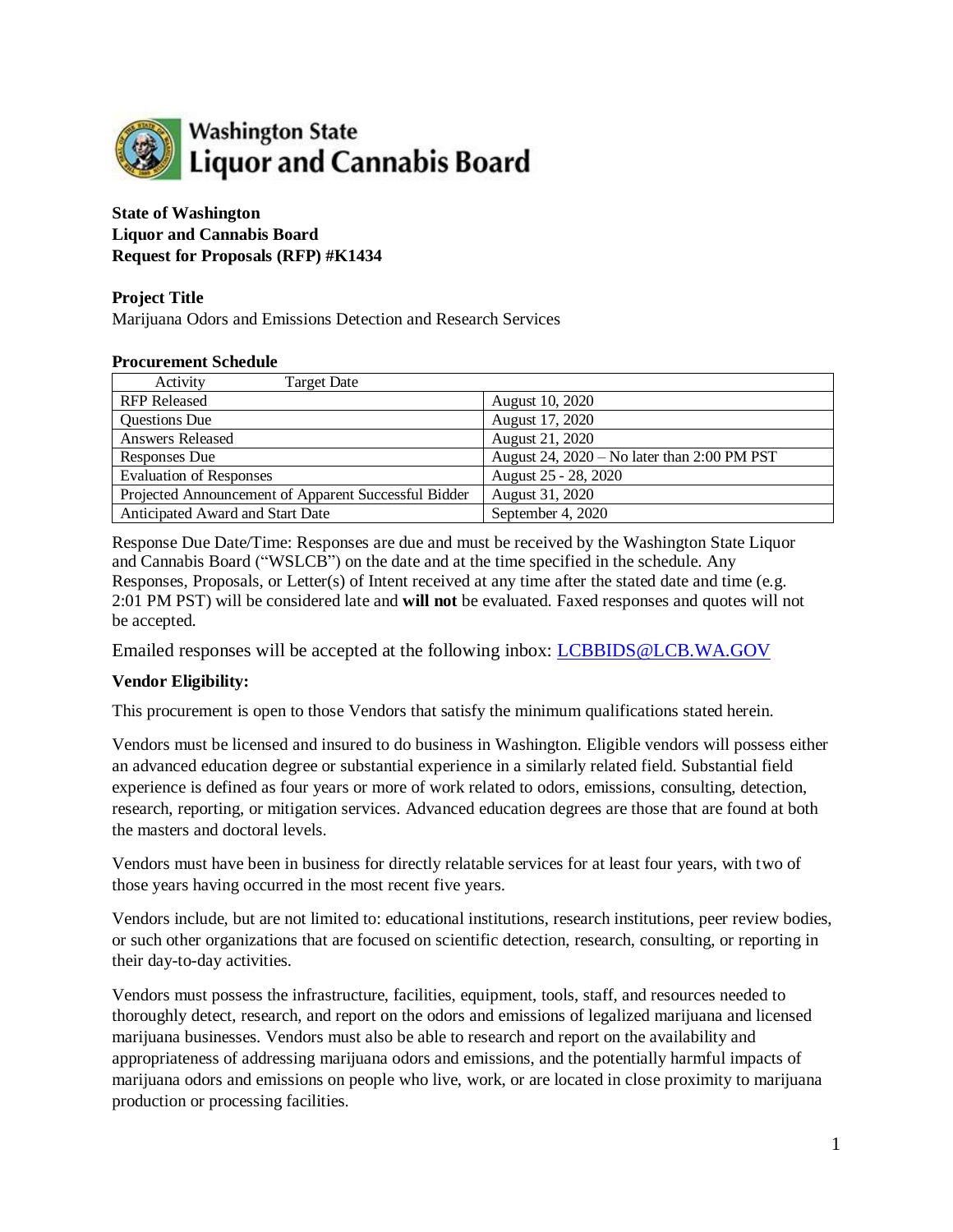# **Contents of the RFP**

- **1.** Introduction
- **2.** General Information for Vendors
- **3.** Proposal Contents
- **4.** Evaluation
- **5.** RFP Attachments
	- A. General Terms and Conditions
	- B. Statement of Work
	- C. Evaluation Criteria
	- D. Certifications and Assurances
	- E. Bidder Profile
- **6.** RFP Exhibits
	- A. Draft Contract

## **Table of Contents**

| 1 Introduction   |                                                     | 4              |
|------------------|-----------------------------------------------------|----------------|
| 1.1              | Background                                          | 4              |
| 1.2              | Contracting with Current or Former State Employees  | $\mathfrak s$  |
| 1.3              | Definitions                                         | 5              |
| 1.4              | <b>Contract Term</b>                                | $8\,$          |
| 1.5              | Hours and Location                                  | 8              |
| 1.6              | Project Objective                                   | $8\phantom{1}$ |
| 1.7              | <b>Delegated Authority</b>                          | 9              |
| 1.8              | Project Scope                                       | 9              |
| 1.9              | Minimum Qualifications                              | 10             |
| $\boldsymbol{2}$ | <b>General Information for Vendors</b>              | 11             |
| 2.1              | <b>RFP</b> Coordinator                              | 11             |
| 2.2              | <b>Estimated Schedule of Procurement Activities</b> | 11             |
| 2.3              | Submission of Request for Proposals Bid             | 11             |
| 2.4              | Proprietary Information/Public Disclosure           | 12             |
| 2.5              | Revisions to the RFP                                | 12             |
| 2.6              | Minority and Women Owned Business Participation     | 12             |
| 2.7              | Acceptance Period                                   | 13             |
| 2.8              | Responsiveness                                      | 13             |
| 2.9              | <b>Complaint Procedure</b>                          | 13             |
| 2.10             | <b>Most Favorable Terms</b>                         | 14             |
| 2.11             | Contract and General Terms and Conditions           | 14             |
| 2.12             | Cost to Repose                                      | 15             |
| 2.13             | No Obligation                                       | 15             |
| 2.14             | Rejection of Proposals                              | 15             |
| 2.15             | <b>Commitment of Funds</b>                          | 15             |
| 2.16             | <b>Electronic Payment</b>                           | 15             |
| 3                | <b>Proposal Contents</b>                            | 15             |
| 3.1              | Letter of Submittal (Mandatory)                     | 16             |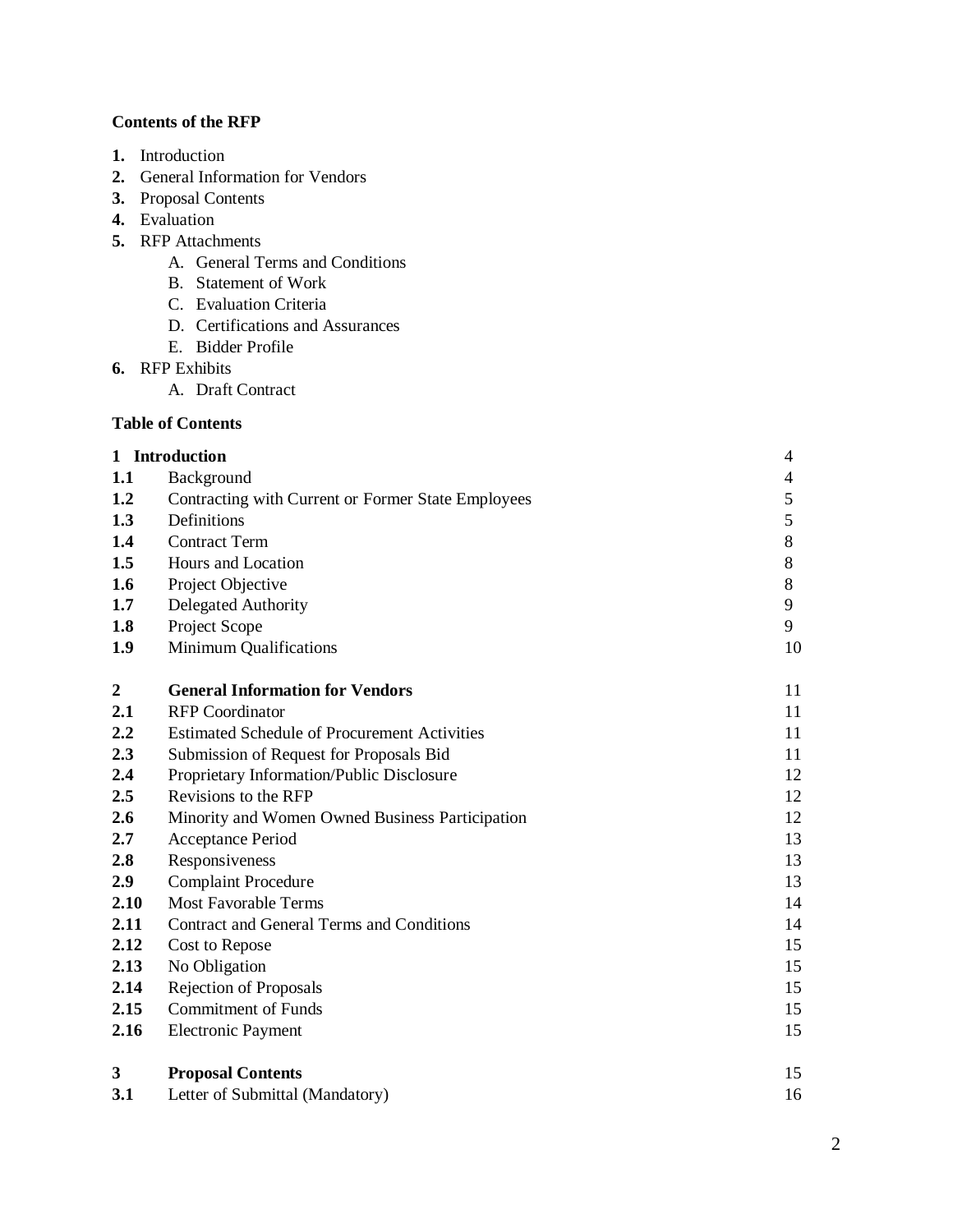| 3.2   | Qualifications                                       | 16 |
|-------|------------------------------------------------------|----|
| 3.2.1 | <b>Business Information (Mandatory)</b>              | 16 |
| 3.2.2 | <b>Bidder Experience</b>                             | 18 |
| 3.2.3 | <b>Bidder Qualifications</b>                         | 18 |
| 3.2.4 | Submittals                                           | 19 |
| 3.2.5 | Project Management                                   | 20 |
| 3.2.6 | References                                           | 20 |
| 3.2.7 | <b>OWMBE</b>                                         | 20 |
| 3.3   | <b>Quotation Section</b>                             | 20 |
| 3.3.1 | Identification of Costs (Scored)                     | 20 |
| 3.4   | Computation                                          | 20 |
|       |                                                      |    |
| 4     | <b>Evaluation</b>                                    | 21 |
| 4.1   | <b>Evaluation Procedure</b>                          | 21 |
| 4.2   | <b>Clarification of Submission</b>                   | 21 |
| 4.3   | <b>Evaluation Scoring</b>                            | 21 |
| 4.4   | Oral Presentations may be Required                   | 21 |
| 4.5   | Contract Negotiation and Implementation              | 21 |
| 4.6   | <b>Best and Final Offer</b>                          | 21 |
| 4.7   | Selection of Apparently Successful Vendor            | 22 |
| 4.8   | Notification of Vendors                              | 22 |
| 4.9   | Complaints, Debriefs, and Protests                   | 22 |
|       |                                                      |    |
| 5     | <b>RFP</b> Attachments                               | 25 |
|       | Attachment A<br>General Terms and Conditions         | 25 |
|       | Attachment B<br><b>Statement of Work</b>             | 25 |
|       | Attachment C<br><b>Evaluation Criteria</b>           | 25 |
|       | <b>Certifications and Assurances</b><br>Attachment D | 25 |
|       | Attachment E<br><b>Bidder Qualifications</b>         | 25 |
| 6     | <b>RFP Exhibits</b>                                  | 26 |
|       | Contract attached<br>A.                              | 26 |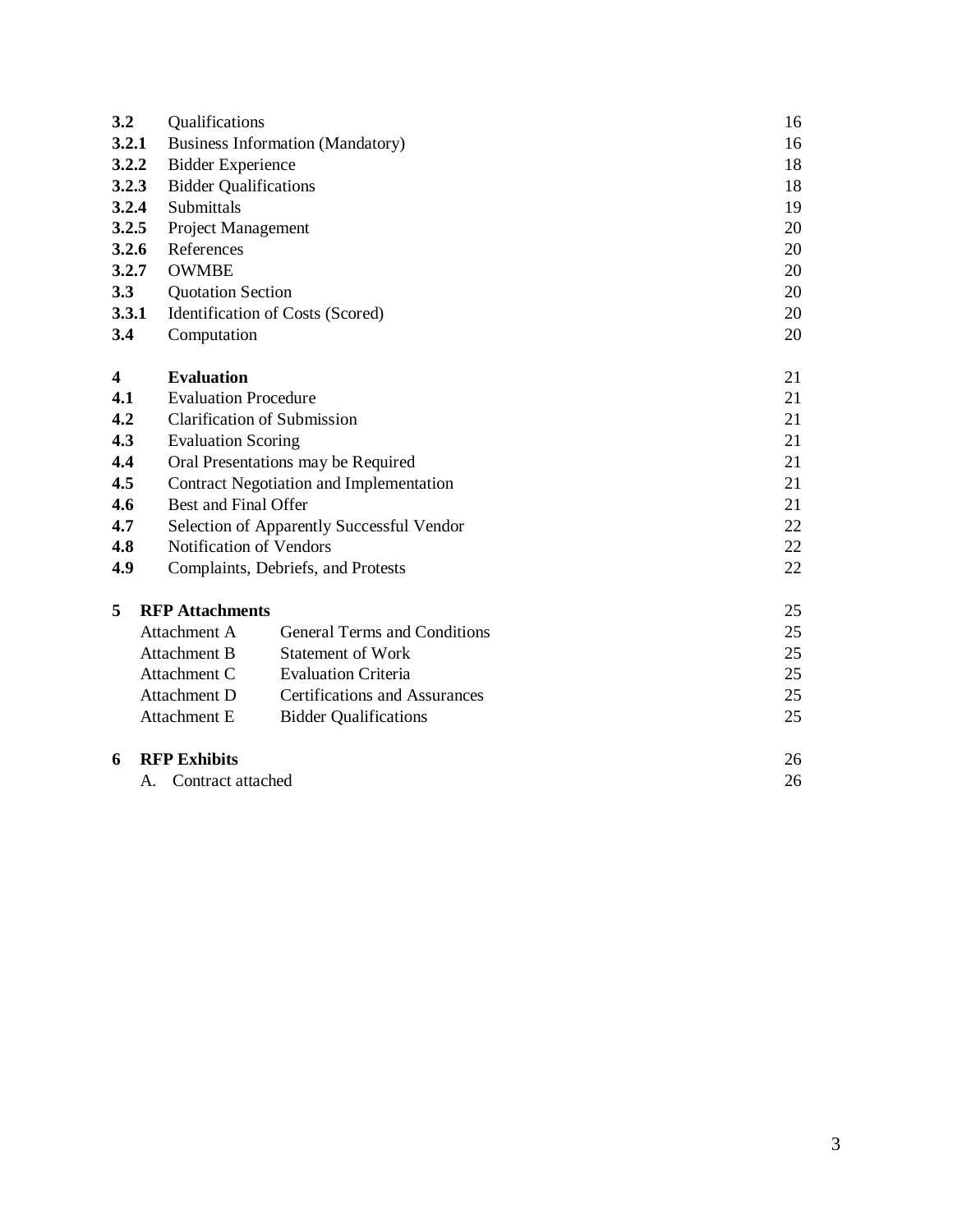## **1. Introduction**

The Washington State Liquor and Cannabis Board ("WSLCB") was formed in 1933 by the Steele Act. The Mission of the WSLCB is to promote public safety and trust through fair administration and enforcement of liquor, cannabis, tobacco, and vapor laws through education, voluntary compliance, responsible sales, and preventing the misuse of alcohol, cannabis, tobacco, and vapor products.

In 2012, Initiative 502 was passed, which legalized recreational marijuana sales and mandated the WSLCB to regulate the recreational marijuana market. Subsequently, the 2019-2021 supplemental operating budget was passed under Engrossed Substitute Senate Bill 6168, and became effective on April 3, 2020, as Chapter 357, Laws of 2020. The operating budget included a proviso requiring a Marijuana Odor Task Force (Task Force) to be convened with the goal of studying the effects of marijuana odors and emissions.

The WSLCB is not a scientific agency, nor does the agency possess odors and emissions training, equipment, or expertise. The WSLCB does not have the ability to perform all duties required by Chapter 357, Laws of 2020.

The purpose of this RFP is to solicit proposals from vendors capable of conducting odors and emissions detection and research services to research and report on the odors and emissions of legalized marijuana and licensed marijuana businesses. In detail, the vendor must be able to research and report on the availability and appropriateness of addressing marijuana odors and emissions, and whether there are potentially harmful impacts of marijuana odors and emissions on people who live, work, or are located in close proximity to marijuana production or processing facilities.

#### **1.1 Background**

The WSLCB regulates the licensing of marijuana businesses according to the statutory and regulatory authorities contained in Chapter 69.50 of the Revised Code of Washington and Chapter 314-55 of the Washington Administrative Code ("WAC").

Engrossed Substitute Senate Bill 6168 became effective on April 3, 2020, as Chapter 357, Laws of 2020, and required a Task Force to be convened with the goal of studying the effects of marijuana odors and emissions.

This law also requires the Task Force to review the following issues:

- A. The availability and appropriateness of addressing marijuana odors and emissions; and
- B. The potentially harmful impact of marijuana odors and emissions on people who live, work, or are located in close proximity to marijuana production or processing facilities.

WSLCB intends to award to a Contractor all odors and emissions detection, research, and reporting services listed above, in order to accomplish a thorough and robust review of these issues. A vendor must submit a proposal for all requested services and WSLCB may award all services to the same vendor.

This procurement is to acquire odors and emissions detection and research services, to research and report on the odors and emissions of legalized marijuana and licensed marijuana businesses. Specifically, the Contractor must be able to research and report on the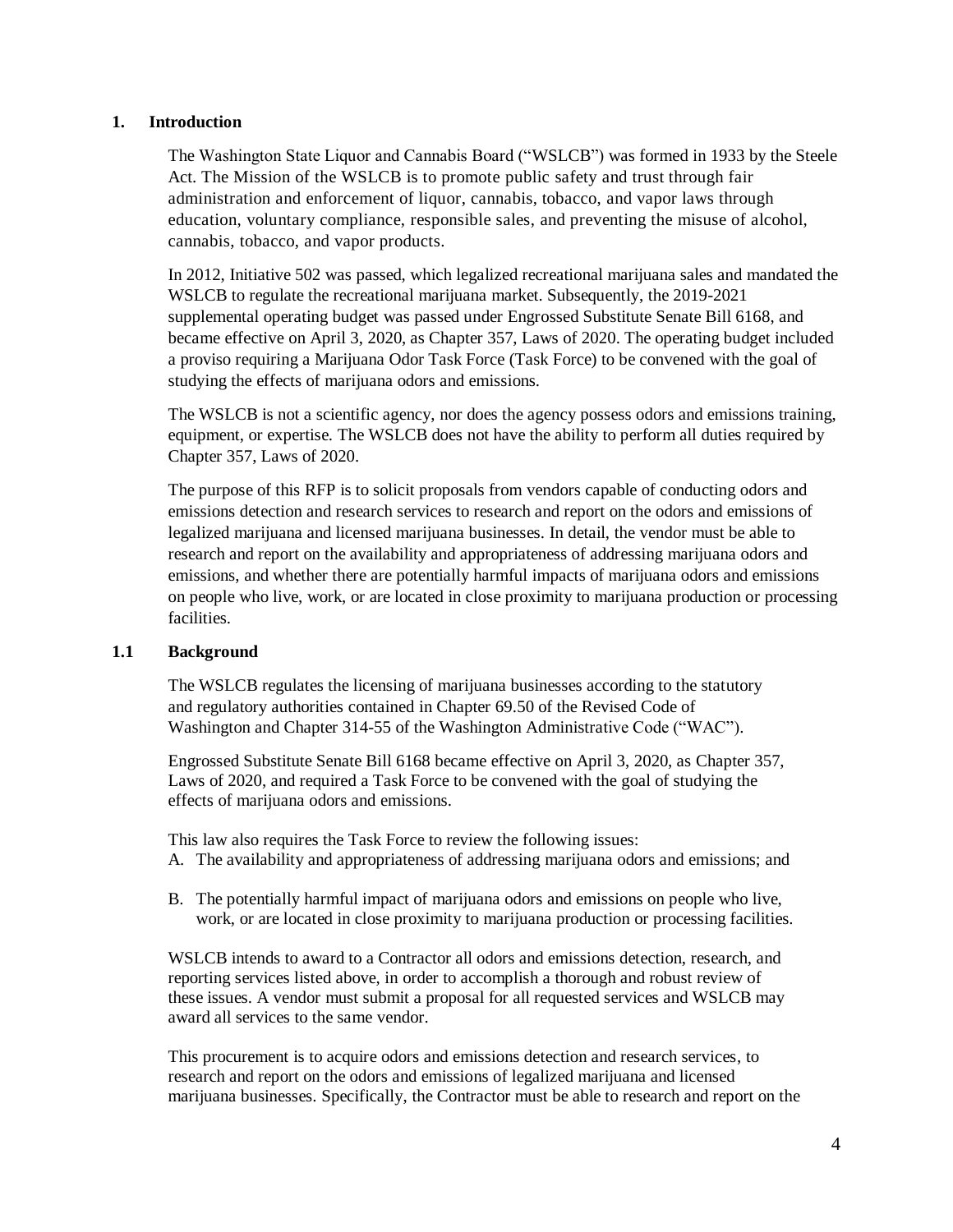availability and appropriateness of addressing marijuana odors and emissions, and the potentially harmful impact of marijuana odors and emissions on people who live, work, or are located in close proximity to marijuana production or processing facilities.

Contractor shall provide odors and emissions detection and research services to the satisfaction of the WSLCB and will be required to report on the research results. These services will require multiple milestones and deliverable reports, as more closely detailed in Section 1.8 – Project Scope (see Section 1.8).

The services rendered and work performed under this contract must demonstrate an understanding of the following authorities:

Uniform Controlled Substances Act (RCW 69.50)

WAC 314-55

Chapter 257, Laws of 2020

State and Local Air Pollution Regulations

Regional Clean Air Agencies and Associated Policies - Northwest Clean Air Agency; Puget Sound Clean Air Agency; Olympic Region Clean Air Agency; Southwest Clean Air Agency; Spokane Regional Clean Air Agency; Yakima Regional Clean Air Agency; and Benton Clean Air Agency.

Washington State Clean Air Act (RCW 70.94)

State Environmental Policy (RCW 43.21C)

Department of Ecology – General Standard for Maximum Emissions – WAC 173-400-040

## **1.2 Contracting with Current or Former State Employees**

Under Chapter 45.52 of the Revised Code of Washington ("RCW"), specific restrictions apply to contracting with current or former state employees. Vendors should familiarize themselves with the requirements before submitting a proposal that includes current of former state employees.

## **1.3 Definitions**

Definitions for the purposes of this RFP include:

**Acceptance:** The materials, supplies, services, and/or equipment that have passed an appropriate inspection. In the event that there is a formal Acceptance Testing period required in the Solicitation document, then acceptance is formalized in writing. If there is no Acceptance Testing, then Acceptance will occur when the Product is delivered, inspected, and considered accepted by WSLCB.

**Acceptance Testing:** The process for ascertaining that the materials, supplies, services, and/or equipment meets the standards set forth in the Solicitation, prior to Acceptance.

**Addendum or Amendment**: A change to a legal document. For purposes of a Solicitation, an amendment shall be a unilateral change issued by the WSLCB, at its sole discretion.

**Agency**: The Washington State Liquor and Cannabis Board ("WSLCB") which is issuing this RFP.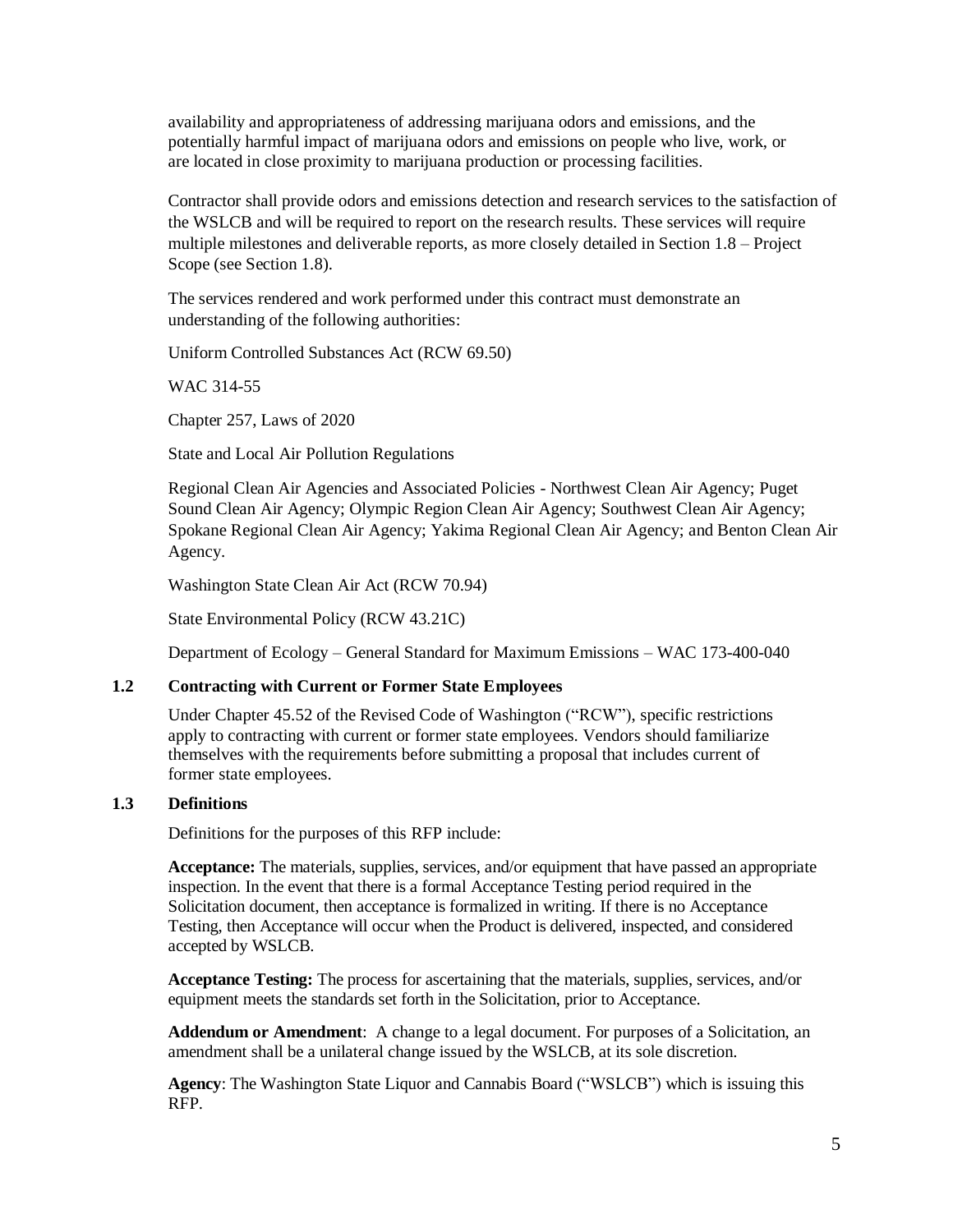**Alternate**: A substitute offer of materials, supplies, services and/or equipment that is not at least a functional equal in features, performance, and use, and which materially deviates from one or more of the specifications in a competitive Solicitation.

**Apparently Successful Bidder or Vendor (ASB/ASV)**: The Vendor selected as the entity to perform the anticipated services, subject to completion of contract negotiations and execution of a written contract.

**Authorized Representative**: An individual designated by the Vendor to act on its behalf with the authority to legally bind the Vendor concerning the terms and conditions set forth in the Solicitation and Proposal documents.

**Bidder:** Individual, company, or firm submitting a proposal in order to attain a Contract with the Agency.

**Business Day**: Days of the week excluding weekends and state holidays; including but not limited to: New Year's Day, Martin Luther King Jr. Day, President's Day, Memorial Day, Independence Day, Labor Day, Veterans' Day, Thanksgiving day, the day after Thanksgiving day, and Christmas.

**Business Hours**: Normal state business hours are Monday through Friday from 8:00 a.m. to 5:00 p.m., except state holidays.

**Contract**: The signed agreement, all schedules, exhibits, and amendments for the procurement of items of tangible property to services derived from this RFP.

**Deliverable**: Any measurable, tangible, verifiable outcome, result, or item that shall be produced to complete a project or part of a project and to receive payment. A Deliverable may be composed of one or more interrelated project Work Products or Artifacts.

**Delivery Date:** The date by which the Products/Services ordered must be delivered.

**Effective Date**: The first date the Contract is in full force and effect. It may be a specific date agreed to by the parties; or, if not so specified, the date of the last signature of a party to this Contract.

**Evaluation Committee**: The body appointed by the WSLCB to perform the evaluation and scoring of submitted proposals.

**Firm, Fixed Price**: A price that is all-inclusive of direct cost and indirect costs, including, but not limited to: direct labor costs, overhead, fee or profit, clerical support, equipment, materials, supplies, managerial (administrative) support, all documents, reports, forms, travel, reproduction, and any other costs. No additional fees or costs shall be paid by the State unless there is a change in the Statement of Work.

**Inspection:** An examination of delivered material, supplies, services, and/or equipment prior to Acceptance, aimed at forming a judgment as to whether such delivered items are what was ordered, were properly delivered and ready for Acceptance. Inspection may include a high level visual examination or a more thorough detailed examination as is customary to the type of purchase, as set forth in the Solicitation document and/or as agreed between the parties. Inspection may be acknowledged by an authorized signature of the Agency.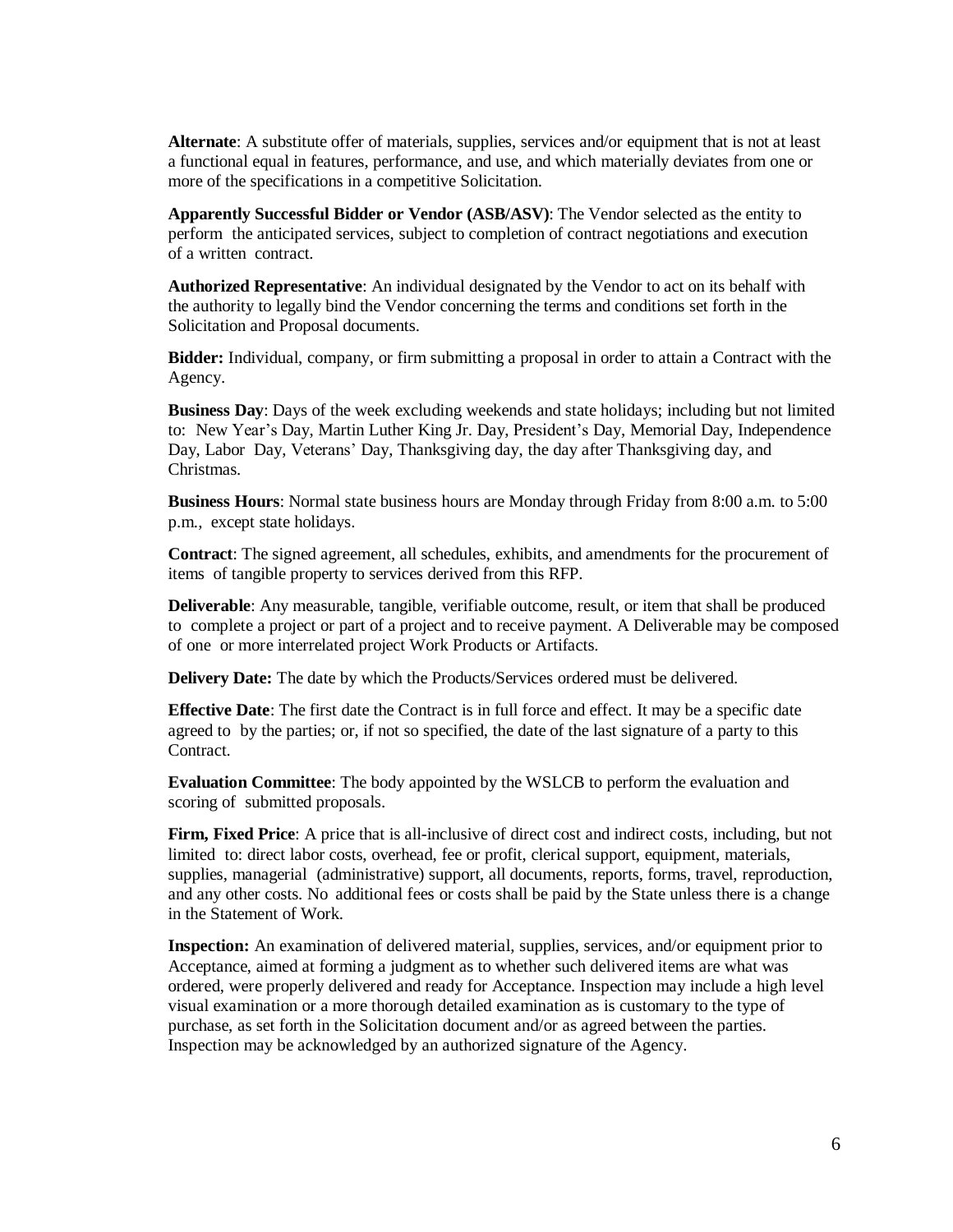**Mandatory**: The terms "shall," "will," and "is required," identify a Mandatory item or factor (as opposed to "desirable"). Failure to meet a Mandatory item or factor may result in the rejection of a proposal.

**Marijuana** means cannabis, as defined by RCW 69.50, having THC concentration greater than 0.3 percent on a dry weight basis.

**Milestone**: A significant event in a project, usually the completion of a major Deliverable**.**

**Optional:** The terms "may," "can," or "prefers" identify a discretionary item or factor.

**Order Document:** A written communication, submitted by the WSLCB to the Contractor, which details the specific transactional elements required by WSLCB within the scope of the Contract such as delivery date, size, color, capacity, etc. An Order Document may include, but is not limited to field orders, purchase orders, work orders, or other writings as may be designated by the parties hereto. No additional or alternate terms and/or conditions on such written communication shall apply unless authorized by the Contract and expressly agreed to between the WSLCB and Contractor.

Price: Charges, costs, rates, and/or fees charged for the Products and Services under the resulting Contract and shall be paid in United States dollars.

**Proposal**: A formal offer submitted in response to this solicitation.

**Response/Proposal Due Date/Time:** Responses, Proposals, and Letters of Intent are due and must be received by the WSLCB on the date and at the time specified in the schedule. Any Responses, Proposals, or Letters of Intent received at any time after the stated date and time (e.g. 2:01 PM PST) will be considered late and **will not** be evaluated.

**Request for Proposals (RFP):** Formal procurement document in which a service or need is identified, and the scope, statement of work, and other requirements are already known. The purpose of an RFP is to permit the potential vendors or bidders, in response to the RFP, to demonstrate their qualifications to provide the requested goods or services, including costs, fees, and pricing.

**Responsible Bidder or Vendor**: A Bidder or Vendor who submits a responsive proposal and who has furnished, when required, information and data to prove that its financial resources, production or service facilities, personnel, service reputation, and experience are adequate to make satisfactory delivery of the services or items of tangible personal property described in the Vendor's proposal.

**Responsive Bid or Responsive Proposal**: An offer or proposal that conforms in all material respects to the requirements set forth in the Solicitation. Material respects of a request for proposals include, but are not limited to: price, quality, quantity, or delivery requirements.

**Solicitation**: The process of notifying prospective Vendors that the WSLCB desires to receive competitive Proposals for furnishing specified materials, supplies, services, and/or equipment. Also includes references to the actual documents used for the procurement. The form of this solicitation is an RFP.

**Specifications**: The technical and other specifications set forth in the RFP or Contract, any additional specifications set forth in Vendor's Proposal, and the specifications set forth in Vendor's Product documentation, whether or not Vendor produces such documentation before or after this Contract's Effective Date.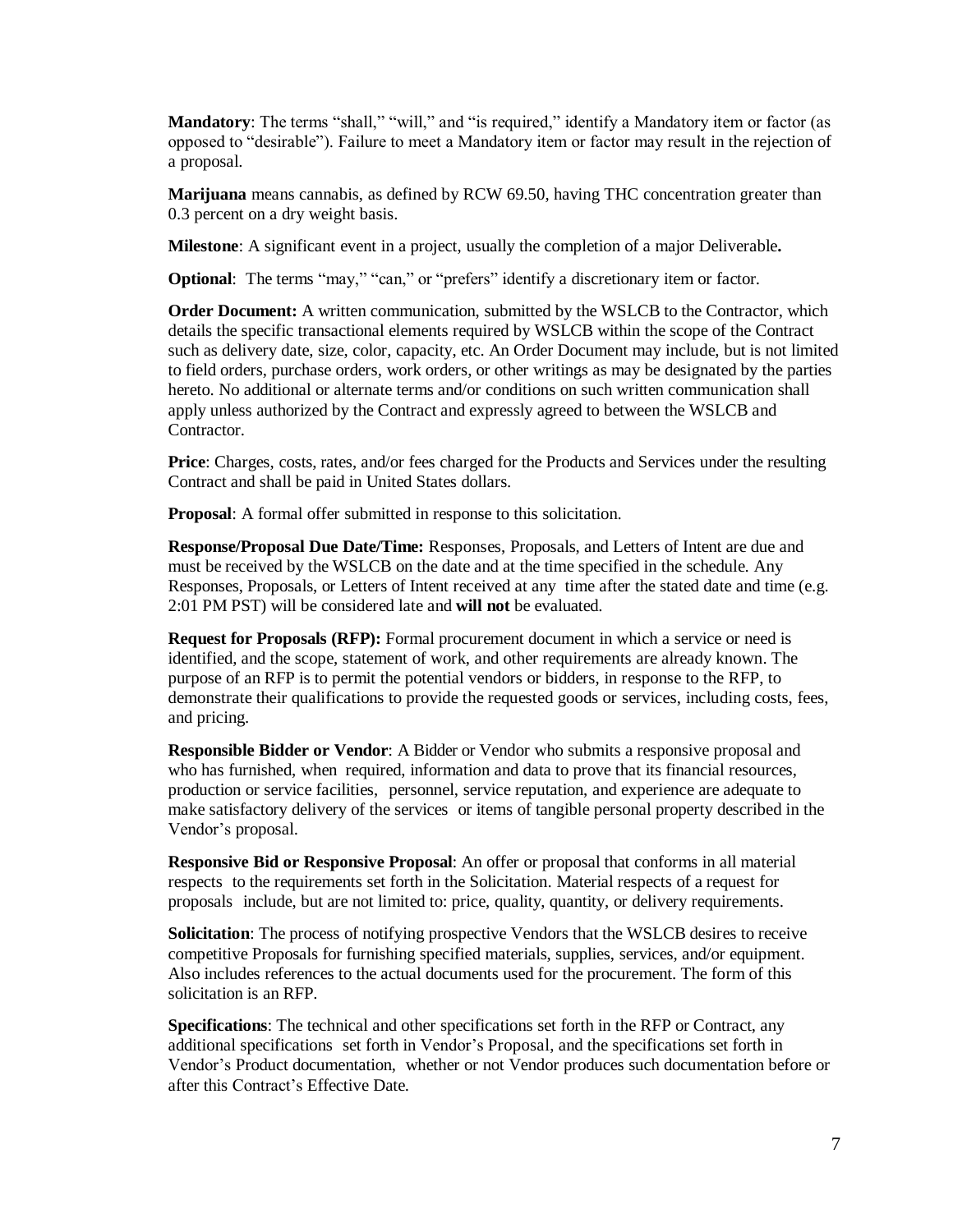**State**: **"**State" means the State of Washington.

**Sub-Contractor**: One not in the employment of Vendor, who is performing all or part of the business activities under this Contract under a separate contract with the Vendor. The term "Subcontractor" means Subcontractor(s) of any tier.

**Vendor**: Individual or company who is submitting a proposal in response to this RFP. Individual or company whose proposal has been accepted by the agency and is awarded a fully executed, written contract. Vendor has full responsibility for the coordination and control of all aspects of the project, including support to be provided by any subcontractor(s). Vendor will be the sole point of contact with WSLCB relative to contract performance.

**Veteran-owned business:** A business that is certified by Department of Veteran's Affairs to be at least fifty-one percent owned and controlled by (a) A veteran as defined in RCW [41.04.007;](http://apps.leg.wa.gov/rcw/default.aspx?cite=41.04.007) or (b) An active or reserve member in any branch of the armed forces of the United States, including the national guard, coast guard, and armed forces reserves.

**WEBS:** Washington Electronic Business Solutions [\(https://fortress.wa.gov/ga/webscust/\)](https://fortress.wa.gov/ga/webscust/) an Internet vendor registration and bid notification system. The system offers one online site where vendors can register to receive government bid notifications.

**Work Product**: The documented results of the Statement of Work activities developed and reviewed per the requirements stated within the RFP. One or more Work Products collectively form a Deliverable. Work Product includes data and products produced under any Contract resulting from this RFP, including but not limited to: discoveries, formulae, ideas, improvements, inventions, methods, models, processes, techniques, findings, conclusions, recommendations, reports, designs, plans, diagrams, drawings, Software, databases, documents, pamphlets, advertisements, books, magazines, surveys, studies, computer programs, films, tapes, and/or sound reproductions, to the extent provided by law.

**WSLCB:** The Washington State Liquor and Cannabis Board.

## **1.4 Contract Term**

The initial term of the Contract resulting from this RFP shall commence September 4, 2020, and shall end on March 4, 2021 unless terminated earlier as provided in Attachment A or unless an extension of Period of Performance is issued by WSLCB. WSLCB may issue options to extend for six (6) month term(s) or portions thereof. Extension for each additional term shall be offered at the sole discretion of the WSLCB and are subject to written mutual agreement. The WSLCB reserves the right to extend with all or some of the contractors, solely determined by the WSLCB.

## **1.5 Hours and Location**

The majority of the work will be performed at the Vendor's primary place of business. The Vendor will have to work directly with licensed marijuana businesses, licensed marijuana business locations, and marijuana licensees. The WSLCB will not provide a workspace for this work to be completed in.

WSLCB hours of operation are from 8:00 AM to 5:00 PM Monday through Friday.

## **1.6 Project Objective**

The WSLCB has a goal of selecting a Vendor who is capable of providing the marijuana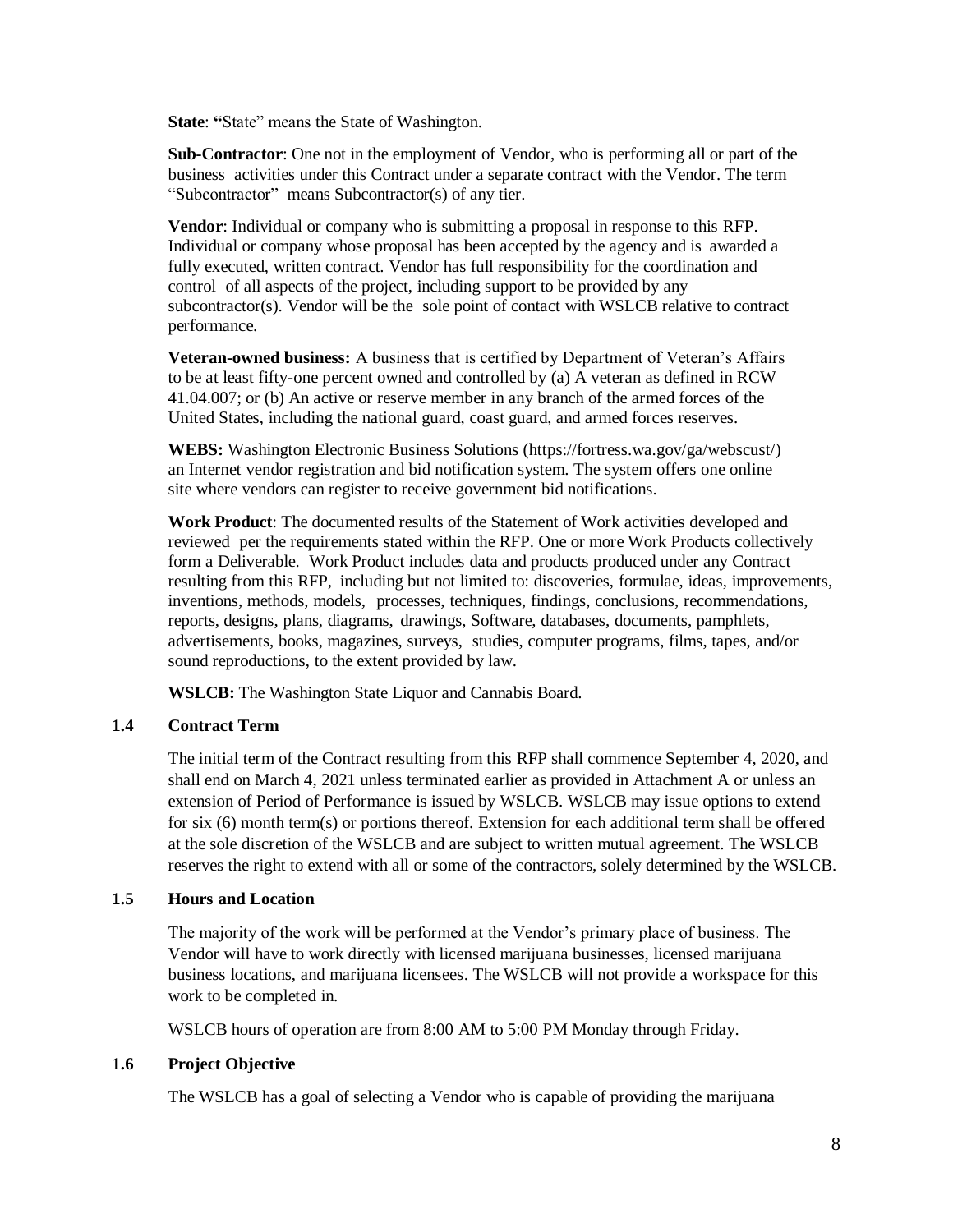odors and emissions detection, research, and reporting services requested by this procurement. The Vendor will have to determine whether there are available and appropriate methods of addressing marijuana odors and emissions, and whether there are potentially harmful impacts of marijuana odors and emissions on people who live, work, or are located in close proximity to marijuana production or processing facilities. The Vendor will be designated by the WSLCB and must provide periodic deliverable reports, once every month to the WSLCB project lead. The Vendor must also provide a final report as a required deliverable, with findings and recommendations, to the WSLCB by December 1, 2020.

The final report will be used by WSLCB staff to draft a Master Report. The Contractor's final report, with its findings and recommendations, may at the discretion of the WSLCB be given to the Governor and the Legislature by December 31, 2020.

The requirements, deliverables, and scope of work for this project will include those items more specifically listed in Section 1.8 and the attached requirements in Attachments A through E. Vendor's proposals should be tailored to meet the requirements and scope of this RFP. The RFP, its appendices, attachments, amendments, and any incorporated documents, will comprise the entire RFP, which will become part of the resulting contract between the WSLCB and the awarded Contractor when it is countersigned by the WSLCB.

By responding to this RFP a bidder acknowledges having read and understood the entire RFP, and accepts all information contained within the RFP without modification.

## **1.7 Delegated Authority**

The Washington State Department of Enterprise services (DES) has delegated the authority to the WSLCB for this procurement activity, acting under the authority of its enabling legislation RCW 39.26, which establishes DES and regulates the manner in which state agencies may acquire general goods and services.

#### **1.8 Project Scope**

The project scope is for odors and emissions detection, research, and reporting services to research and report on the odors and emissions of legalized marijuana and licensed marijuana businesses.

The Contractor must be able to research and report on the availability and appropriateness of addressing marijuana odors and emissions, and whether there are potentially harmful impacts of marijuana odors and emissions on people who live, work, or are located in close proximity to marijuana production or processing facilities.

Due to the nature of the requested odors/emissions detection, research, and reporting services, this RFP will be awarded in one single category. A vendor may submit a proposal for this category and the WSLCB may award this category to a vendor.

The vendor will detect, research, and report on marijuana odors and emissions for the following issues:

1. Availability and appropriateness of ways or methods to mitigate, mask, conceal, or otherwise address marijuana odors and emissions; and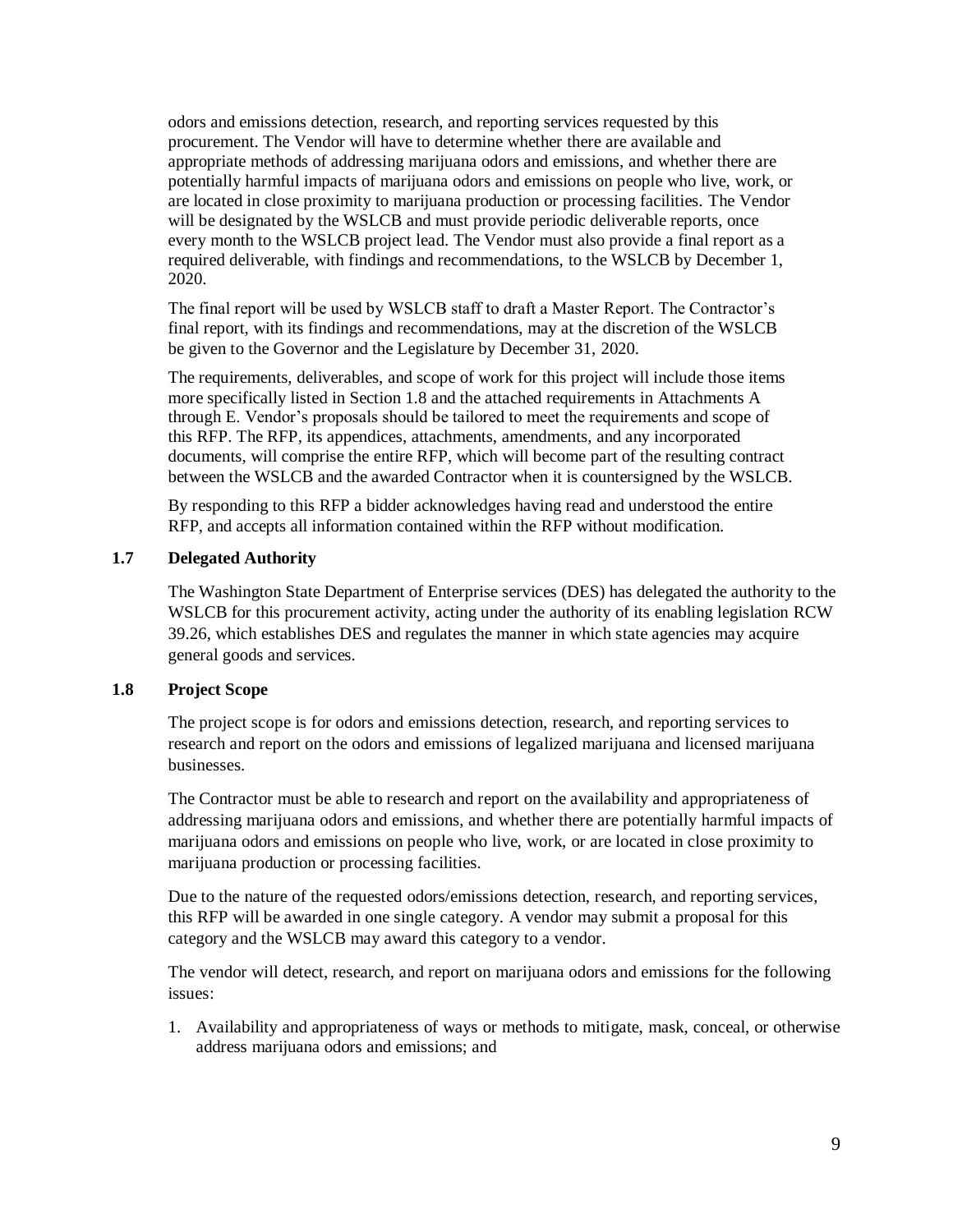- 2. The potentially harmful impact of marijuana odors and emissions on people who live, work, or are located in close proximity to a marijuana production or processing facility, including but not limited to:
	- a. Filtering systems;
	- b. Natural odor masking mechanisms or odor concealing mechanisms;
	- c. Zoning and land use controls and regulations; and
	- d. Changes to state laws and regulations, including but not limited to, laws and regulations related to nuisance and public health.

Contractor shall provide odors and emissions detection and research services to the satisfaction of the WSLCB and will be required to report on the research results. The required reports include, but are not limited to the following:

- A. Initial Report The initial report will be due October 1, 2020. The initial report must contain significant analysis of the issues outlined in the Scope of Work above, anticipated approaches to achieve the end goals of the cooperative research, and an overall outline of the odors and emissions detection, research, and reporting services provided to the WSLCB.
- B. Interim Report The interim report will be due on November 1, 2020. The interim report must include substantial analysis and feedback on the issues outlined in the Scope of Work above, detailed approaches to achieving the end goals of the cooperative research, and a summary of the odors and emissions detection, research, and reporting services provided to the WSLCB.
- C. Final Report The final report will be due on December 1, 2020. The final report shall include an executive summary of all findings and recommendations resulting from the odors and emissions detection, research, and reporting services. The final report provided by the Vendor will be used by WSLCB staff to draft a separate Master Report on the same issues.

The Contractor's final report, with its findings and recommendations, may at the discretion of the WSLCB be given to the Governor and the Legislature by December 31, 2020.

Each report and analysis will require a draft report to be provided to the WSLCB for review. A meeting may be required to review the draft with WSLCB staff to allow for questions and comments prior to finalizing the report. Multiple drafts and meetings may be necessary. The draft report shall not be finalized until approved by the WSLCB.

## **1.9 Minimum Qualifications**

Vendors must be licensed and insured to do business in Washington.

Eligible vendors will possess either an advanced education degree or substantial experience in a similarly related field. Substantial field experience is defined as four years or more of work related to odors, emissions, consulting, detection, research, reporting, or mitigation services. Advanced education degrees are those that are found at both the masters and doctoral levels.

Vendors must have been in business for directly relatable services for at least four years, with two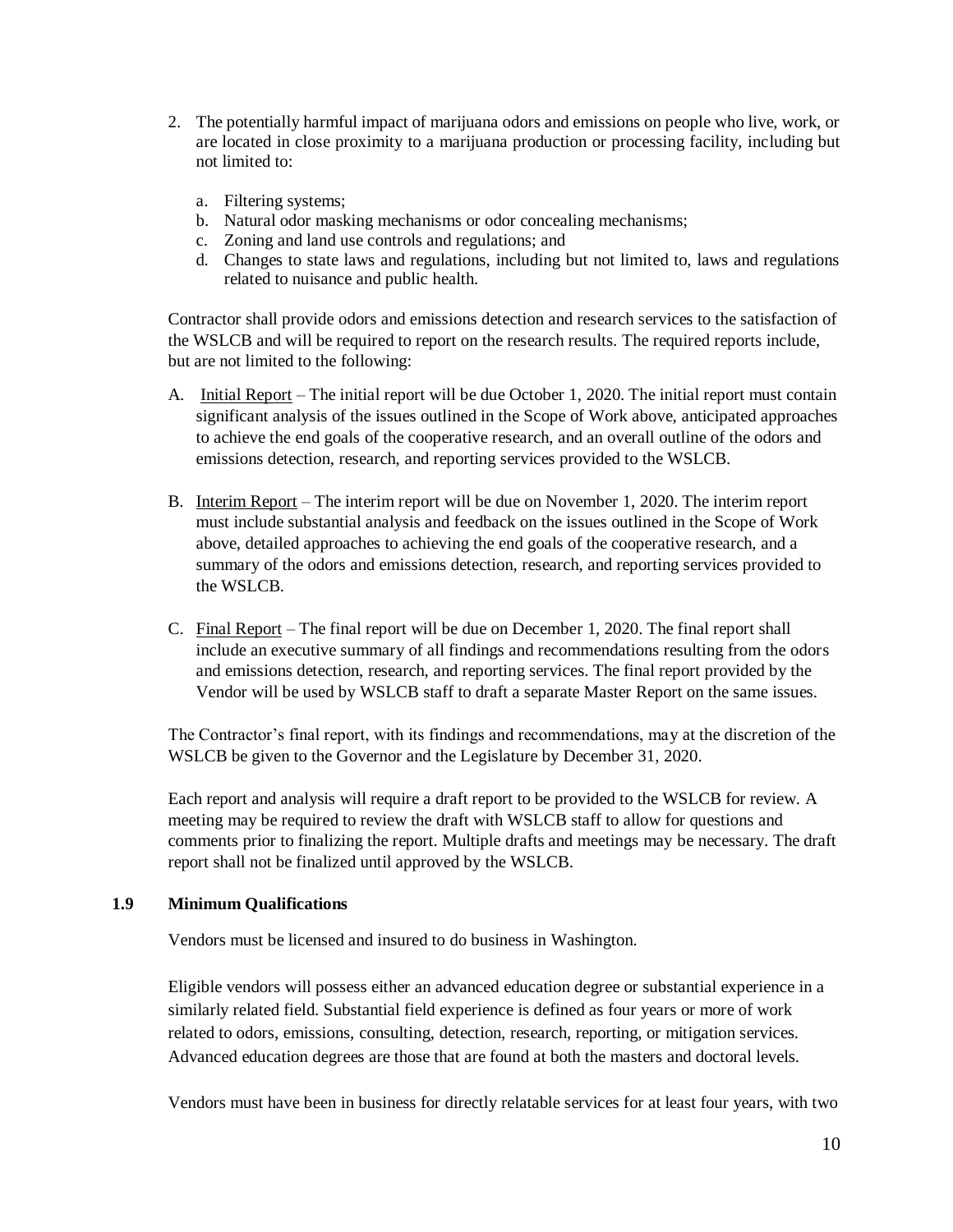of those years having occurred in the most recent five years.

Vendors must possess the infrastructure, training, experience, facilities, equipment, tools, staff, and resources needed to thoroughly detect, research, and report on the odors and emissions of legalized marijuana and licensed marijuana businesses. Vendors must also be able to research and report on the availability and appropriateness of addressing marijuana odors and emissions, and the potentially harmful impact of marijuana odors and emissions on people who live, work, or are located in close proximity to marijuana production or processing facilities.

Vendors include, but are not limited to: educational institutions, research institutions, peer review bodies, or such other organizations that are focused on scientific detection, research, consulting, or reporting in their day-to-day activities.

A "Vendor" means an organization that convenes or contracts with persons or staff who have the training, equipment, and experience in detection and research practices and methodologies to determine whether there are available and appropriate methods of addressing marijuana odors and emissions, and whether there are potentially harmful impacts of marijuana odors and emissions on people who live, work, or are located in close proximity to marijuana production or processing facilities.

The work to be performed under this contract will occur either at the Vendor's place of business and/or at designated locations in or around Washington licensed marijuana businesses, as determined by the Vendor. The WSLCB will not provide a workplace for the Vendor Services, Contractor(s), Marijuana Licensees, or Applicant(s).

## **2**. **General Information for Vendors**

## **2.1 RFP Coordinator**

All communications concerning this RFP must be directed to: Michael Walker, Contracts Specialist, WSLCB [LCBBIDS@LCB.WA.GOV](mailto:LCBbids@lcb.wa.gov)

Any other communication will be considered unofficial and non-binding on the WSLCB. Vendors are to rely on written statements issued by the RFP Coordinator. Communication directed to parties other than the RFP Coordinator may result in disqualification of the Vendor.

## **2.2 Estimated Schedule of Procurement Activities**

| Activity<br>Target Date                              |                                               |
|------------------------------------------------------|-----------------------------------------------|
| <b>RFP</b> Released                                  | August 10, 2020                               |
| <b>Questions Due</b>                                 | August 17, 2020                               |
| <b>Answers Released</b>                              | August 21, 2020                               |
| Responses Due                                        | August 24, $2020 - No$ later than 2:00 PM PST |
| <b>Evaluation of Responses</b>                       | August 25 - 28, 2020                          |
| Projected Announcement of Apparent Successful Bidder | August 31, 2020                               |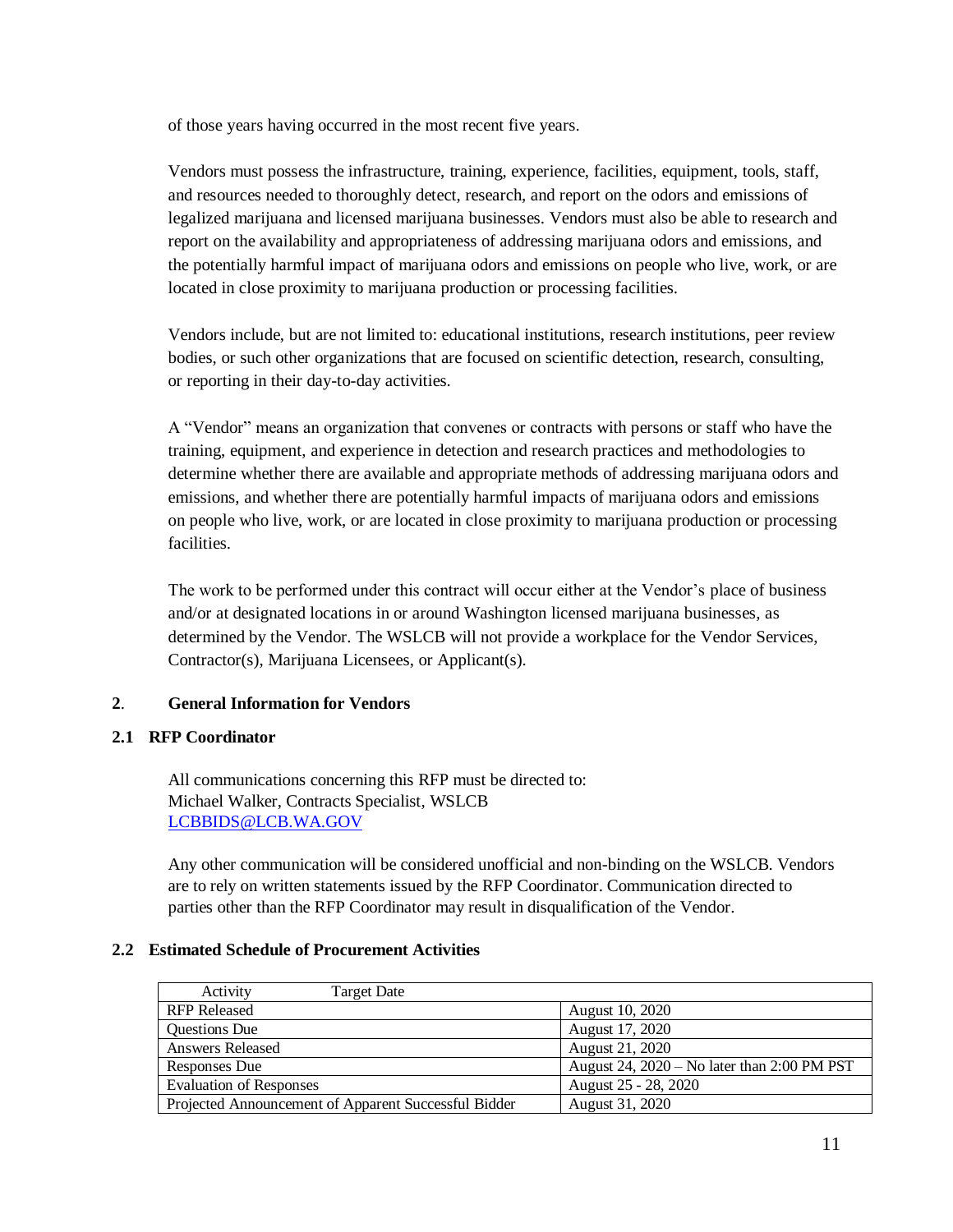#### **2.3 Submission of Request for Proposals Bid**

The WSLCB will only accept email submissions to the RFP Coordinator.

#### **2.4 Proprietary Information/Public Disclosure**

Proposals submitted in response to this competitive procurement shall become the property of the WSLCB. All proposals received shall remain confidential until the apparent successful Vendor, if any, resulting from the RFP is announced by the WSLCB, thereafter, the proposals shall be deemed public records as defined in Chapter 42.56 of the Revised Code of Washington (RCW).

Any information in the proposal that the Vendor desires to claim as proprietary and exempt form disclosure under the provisions of Chapter 42.56 RCW must be clearly designated. The information must be clearly identified and the particular exemption from disclosure upon which the Vendor is making the claim must be cited. Each page containing the information claimed to be exempt from disclosure must be clearly identified by the works "Proprietary Information" printed on the lower right hand corner of the page. Marking the entire proposal exempt from disclosure or as Proprietary Information will not be honored.

If a public records request is made for the information that the Vendor marked "Proprietary Information", the WSLCB will notify the Vendor of the request and of the date that the records will be released to the requester unless the Vendor obtains a court order enjoining that disclosure. If the Vendor fails to obtain the court order enjoining disclosure, the WSLCB will release the requested information on the date specified. If a Vendor obtains a court order form a court of competent jurisdiction enjoining disclosure pursuant to Chapter 42.56 RCW, the WSLCB shall maintain the confidentiality of the Vendor's information per the court order.

Questions about the confidentiality of your submittal can be directed to the WSLCB Public Records Officer at (360) 664-1769 or [PUBLICRECORDS@WSLCB.WA.GOV.](mailto:publicrecords@WSLCB.wa.gov)

#### **2.5 Revisions to the RFP**

If it becomes necessary to revise any part of this RFP, then addenda will be provided via email to all potential bidders.

WSLCB reserves the right to revise the schedule or portions of this Solicitation at any time. Any changes or corrections will be by one or more written amendments, dates, attached to or incorporated in and made a part of this Solicitation. All changes must be authorized and issued only by the Procurement Coordinator or their supervisor(s). If there is any conflict between Amendments, or between an Amendment and the Solicitation, whichever document was issued last in time will be controlling.

In the event that a Solicitation Amendment is required as a submittal, Bidder must complete, sign, scan, and include any Solicitation Amendments issued.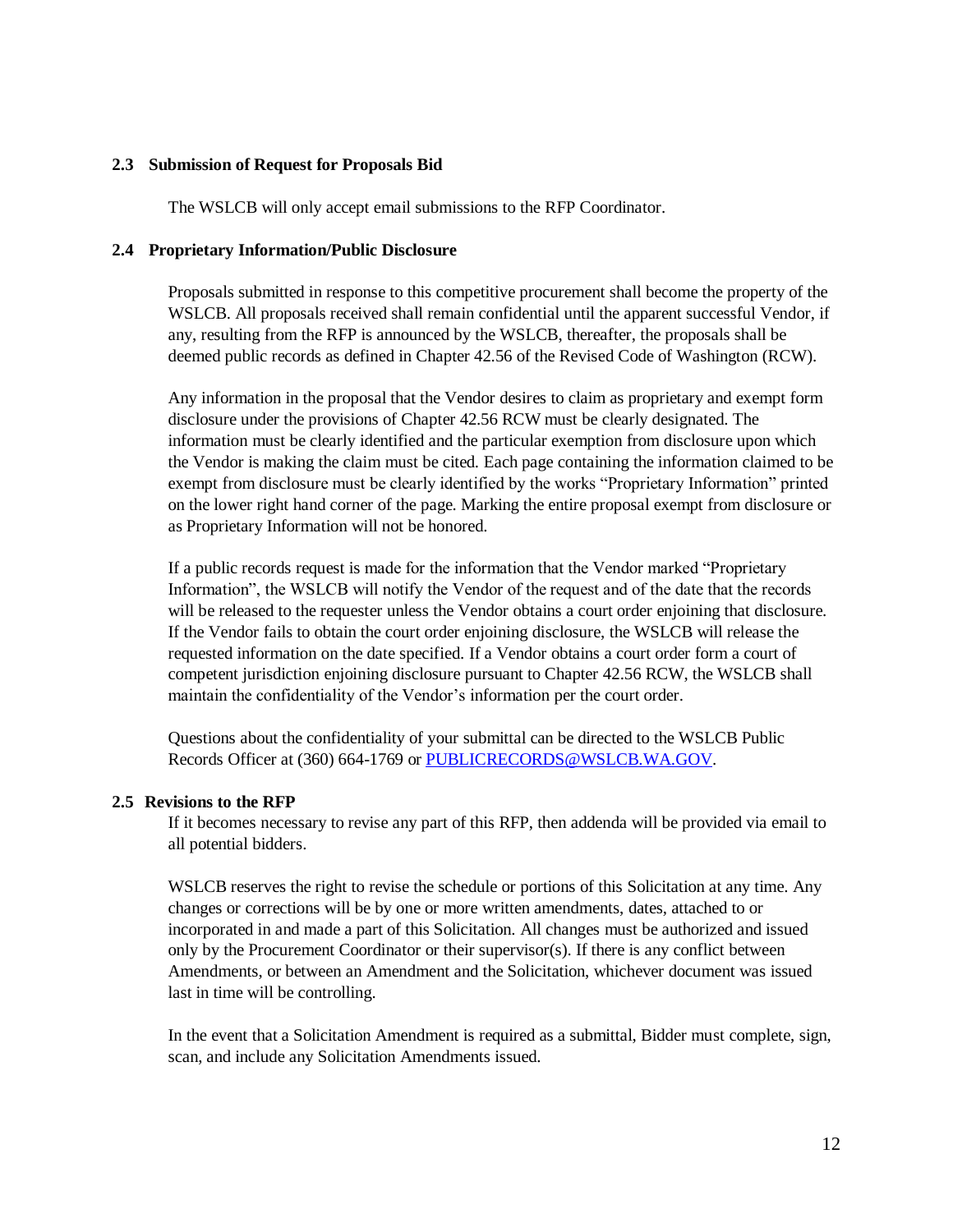The WSLCB also reserves the right to cancel or reissue this RFP in whole or in part, before execution of the contract.

## **2.6 Minority & Women-Owned Business Participation**

In accordance with Chapter 39.19 RCW, the State of Washington encourages participation by Vendors certified by the Office of Minority and Women's Business Enterprises ("OMWBE") in all of its contracts. Participation must be on a direct basis in response to this solicitation. The WSLCB will not give preference in the evaluation of proposals to require a minimum level of OMWBE participation as a condition for receiving an award, and proposals will not be rejected or considered non-responsive on that basis.

Bidders are encouraged to contact [Office of Minority and Woman Owned Business Enterprise](http://www.omwbe.wa.gov/) to obtain information on becoming a certified firm, or to obtain information on other certified firms for potential sub-Contracting arrangements. Nothing in this section is intended to prevent or discourage Bidders from inviting others from participating with non-MWBE firms as well as MWBE firms.

## **2.7 Acceptance Period**

Vendors must provide at least ten (10) days from the due date for the receipts of proposals for the WSLCB to accept the proposal.

## **2.8 Responsiveness**

All proposals will be reviewed by the RFP Coordinator to determine compliance with administrative requirements and instructions specified in this RFP. The Vendor is specifically notified that failure to comply with any part of the RFP may result in rejection of the proposal as nonresponsive.

Bidders are to respond to each question and requirement contained in this RFP. Failure to comply with any applicable item may result in a bid being deemed non-responsive and disqualified.

WSLCB reserves the right to determine the actual level of bidders' compliance with the requirements specified in this RFP and to waive informalities in a bid. An informality is an immaterial variation from the exact requirements of the competitive RFP, having no effect, merely a minor effect, or negligible effect on quality, quantity, or delivery of the supplies or performance of the services being procured, and the correction or waiver of which would not affect the relative standing of, or be otherwise prejudicial, to bidders. The WSLCB also reserves the right at its sole discretion to waive minor administrative irregularities.

## **2.9 Complaint Procedure**

The purpose of the Complaint Procedure is to provide an avenue to submit issues or concerns that are not resolved during the normal Question and Answer ("Q&A") process. This procedure is available to Vendors who submitted a question during the Q&A period. Complaints must be submitted no later than five business days before the proposal response deadline.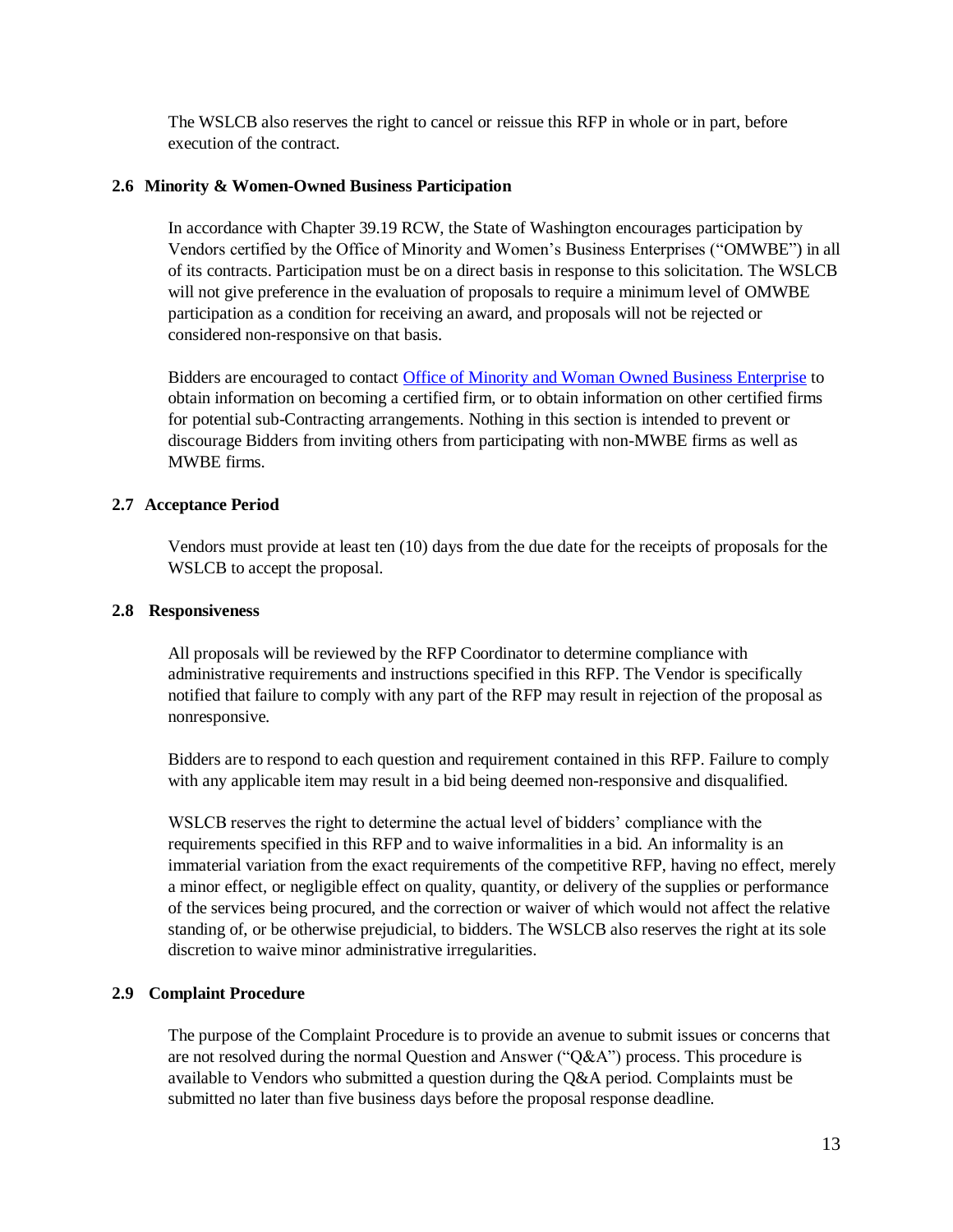Vendors submitting a complaint about this procurement must follow the procedures described below. Complaints that do not follow these procedures will not be considered. Failure by the bidder to raise a complaint at this stage may waive its right for later consideration.

All complaints must be in writing and signed by the protesting party of an authorized Agent. The complaint must clearly state the grounds for the complaint with specific facts and include a proposed remedy. All protests must be emailed and addressed to the RFP Coordinator.

Only complaints covering the following subjects will be considered:

- 1. The solicitation unnecessarily restrict competition;
- 2. The solicitation evaluation or scoring process is unfair or flawed; and/or
- 3. The solicitation requirement is inadequate or insufficient to prepare a response.

Complaints not based on the above subjects will not be considered and will be returned unanswered.

Upon receipt of a complaint, a review will be held by the WSLCB. The WSLCB Procurement Manager, or a delegate, will consider the record with all available facts and issue a decision within three business days of receipt of the complaint. If additional time is required, then the complaining party will be notified of the delay. The Complaint Procedure process does not include an appeal process.

Responses to considered complaints will be in writing. Additionally, considered complaints, responses, and remedies must be emailed to the RFP Coordinator.

Complaints may not be raised again during the protest period.

#### **2.10 Most Favorable Terms**

The WSLCB reserves the right to make an award without further discussion of the proposal submitted. Therefore, the first proposal should be submitted on the most favorable terms that the Vendor can propose. The WSLCB does reserve the right to contact a Vendor for clarification of its proposal.

The Vendor should be prepared to accept the submitted proposal for incorporation into a contract resulting from this RFP. Contract negotiations may incorporate some or all of the Vendor's proposal. The proposal will become a part of the official procurement file on this matter without obligation to the WSLCB.

#### **2.11 Contract and General Terms & Conditions**

The apparent successful Vendor is expected to enter into a contract substantially similar to the draft contract attached as Exhibit A. A Vendor may not submit its own standard contract terms and conditions in response to this solicitation. The Vendor may submit exceptions as allowed in the Certifications and Assurances section, attached as Attachment D to this solicitation. The WSLCB will review the requested exceptions and accept or reject them at its sole discretion.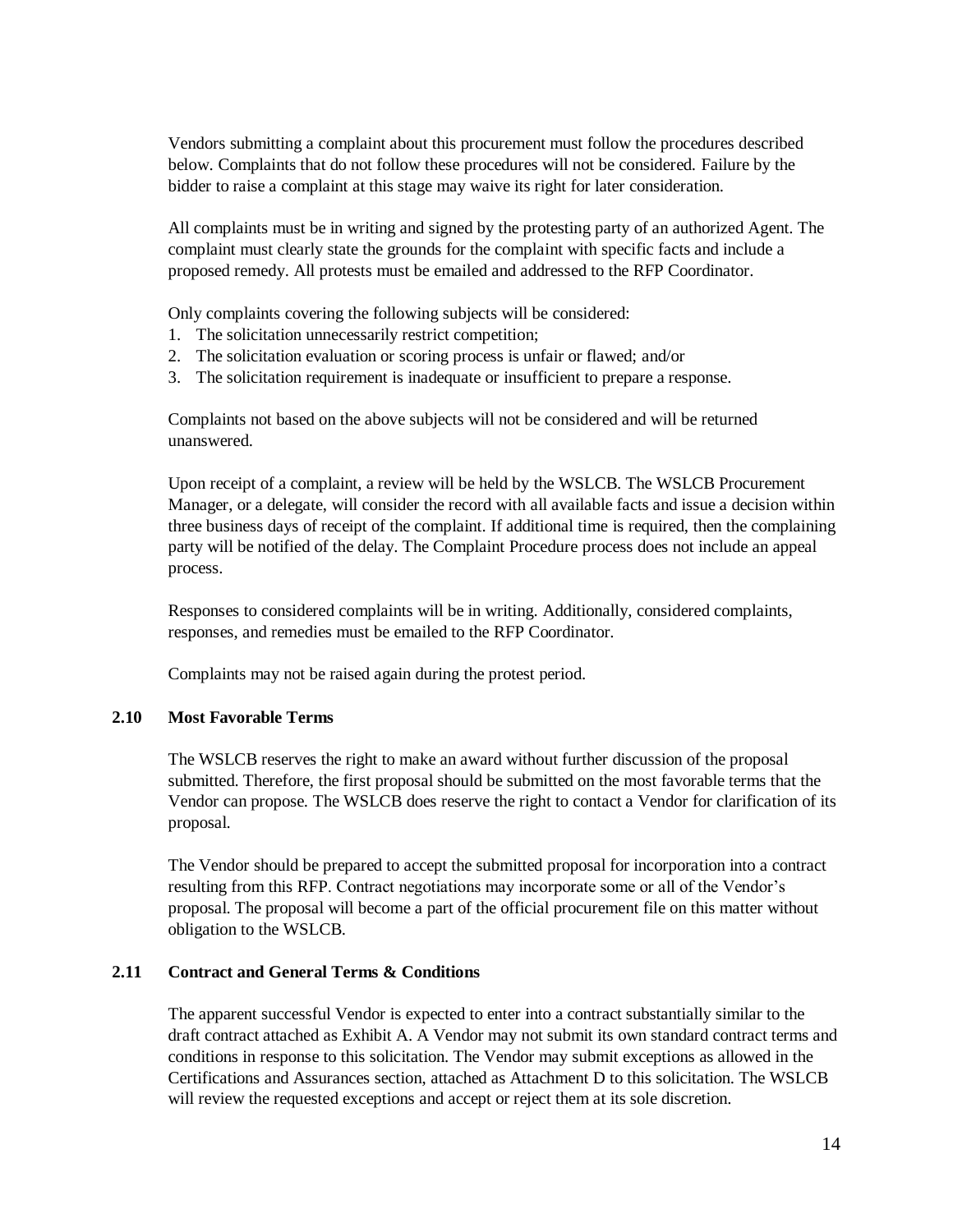To be responsive, a Bidder must indicate a willingness to enter into a Contract substantially the same as the proposed Contract, by signing and including the Certifications and Assurances (Attachment D) as part of Bidder's response.

### **2.12 Cost to Propose**

The WSLCB will not be liable for any costs incurred by the Vendor in preparation of a proposal submitted in response to this RFP, in conduct of a presentation, or any other activities related to responding to this RFP. The WSLCB will not reimburse any Bidder costs associated with preparing or presenting any proposal in response to this Solicitation.

## **2.13 No Obligation to Contract**

This RFP does not obligate the State of Washington, or the WSLCB, to contract for services specified herein.

## **2.14 Rejection of Proposals**

The WSLCB reserves the right at its sole discretion to reject any and all proposals received without penalty and not to issue a contract as a result of this RFP.

#### **2.15 Commitment of Funds**

The Director of the WSLCB, or their delegate, are the only individuals who may legally commit the WSLCB to the expenditure of funds for a contract resulting from this RFP. No cost chargeable to the proposed contract may be incurred before receipt of a fully executed contract.

## **2.16 Electronic payment**

The state of Washington prefers to use electronic payment in its transactions. The successful Vendor, if not already registered as a statewide Vendor, will be provided a form to complete with the contract to authorize this payment method.

#### **3 Proposal Contents**

Electronic Proposals:

Proposals must be written in English, submitted electronically by email to the RFP Coordinator and contain the items listed below:

- 1. Letter of Submittal, including signed Certifications and Assurances (Attachment D to this RFP)
- 2. Qualifications
- 3. References
- 4. Quotation

Proposals should provide information in the same order as presented in this document with the same headings. This will not only be helpful to the evaluators of the proposal, but should assist the Bidder in preparing a thorough response.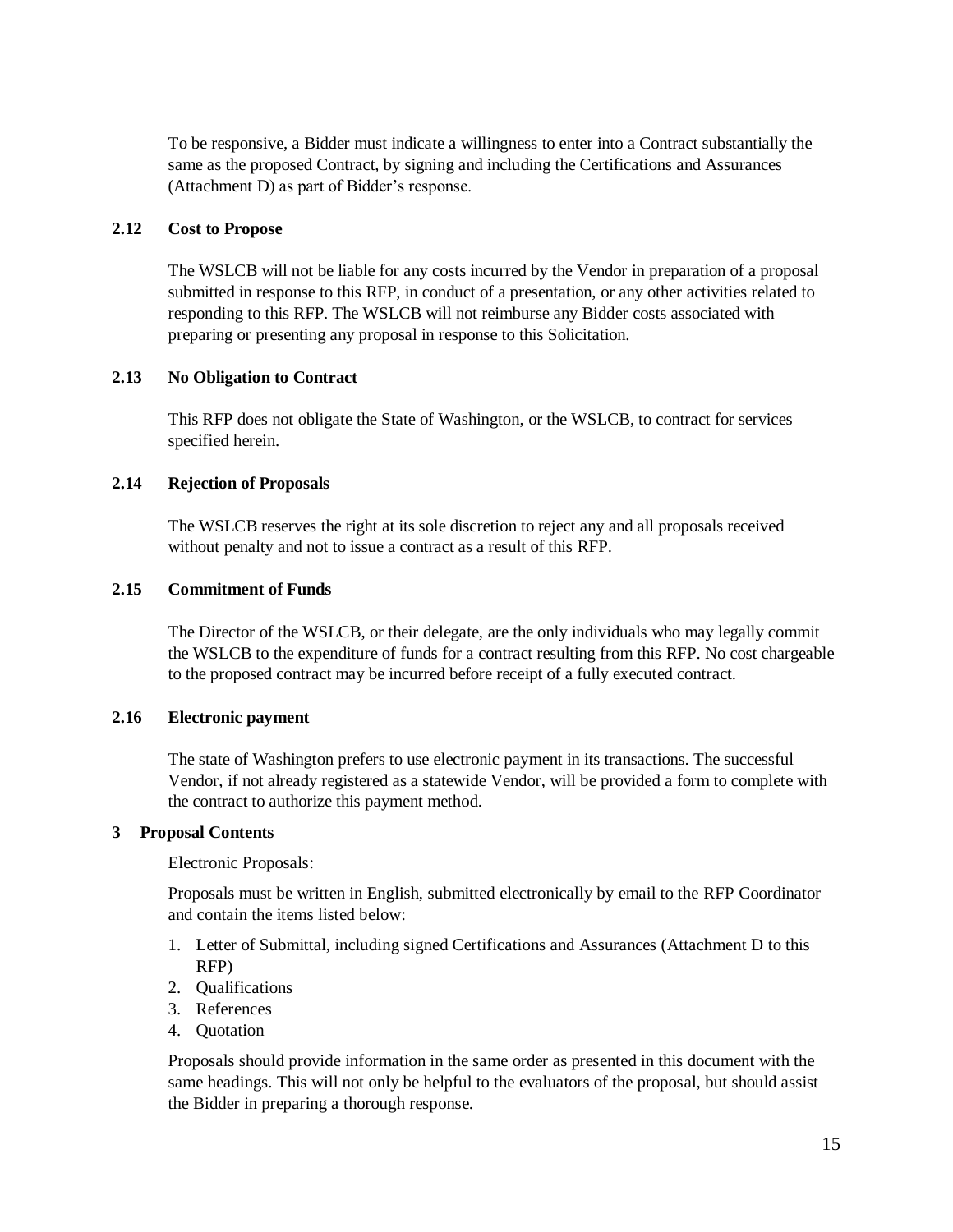Items marked "mandatory" must be included as part of the proposal for the proposal to be considered responsive; however, these items are not scored. Items marked "scored" are those that are awarded points as part of the evaluation conducted by the evaluation team.

## **3.1 Letter of Submittal (Mandatory)**

The Letter of Submittal and the attached Certifications and Assurances form (Attachment D to this RFP) must be signed and dated by a person authorized to legally bind the Vendor to a contractual relationship, e.g., the President or Executive Director if a corporation, the managing partner if a partnership, or the proprietor of a proprietorship. The signatories to this contract represent that they have the authority to bind their respective organizations to this contract. Along with introductory remarks, the Letter of Submittal is to include by attachment the following information about the Vendor.

- 1. Name, address, principal place of business, telephone number, and email address of legal entity or individual with whom a contract would be written.
- 2. Name, address, and telephone number of each principal officer (President, Vice President, Treasurer, Chairperson of the Board of Directors, etc.)
- 3. Legal status of the Vendor (sole proprietorship, partnership, corporation, etc.) and the year the entity was organized to do business as the entity now substantially exists.
- 4. Federal Employer Tax Identification Number or Social Security Number and the Washington Uniform Business Identification (UBI) number issued by the State of Washington Department of Revenue. If the Vendor does not have a UBI number, then the Vendor must state that it will become licensed in Washington within thirty (30) calendar days of being selected as the Apparent Successful Vendor.
- 5. Identify any state employees or former state employees employed or on the Vendor's governing board as of the date of the proposal. Include their position and responsibilities within the Vendor's organization. If following a review of this information, it is determined by the WSLCB that a conflict of interest exists, then the Vendor may be disqualified from further consideration for the award of a contract.

## **3.2 Qualifications Section (Scored)**

The services to be provided under this project are described in Section 1.8 (Scope) and Attachments A-E (Requirements).

The qualifications section of the proposal must contain information that will demonstrate to the evaluation committee the Vendor's understanding of the types of services proposed, the Vendor's ability to accomplish them, and the costs associated with these services. Bidder shall respond to all attachments requiring a response. This includes, but is not limited to: rates/prices, Bidder qualification questions, and requested proof of Bidder experience and qualifications.

The qualifications response is to be submitted in sections as follows:

- 3.2.1 Business Information (Mandatory Not Scored)
- 3.2.2 Bidder Experience (30 points)
- 3.2.3 Bidder Qualifications (30 points)
- 3.2.4 Submittals (Mandatory Not Scored)
- 3.2.5 Project Management (20 points)
- 3.2.6 References (Mandatory  $-5$  points)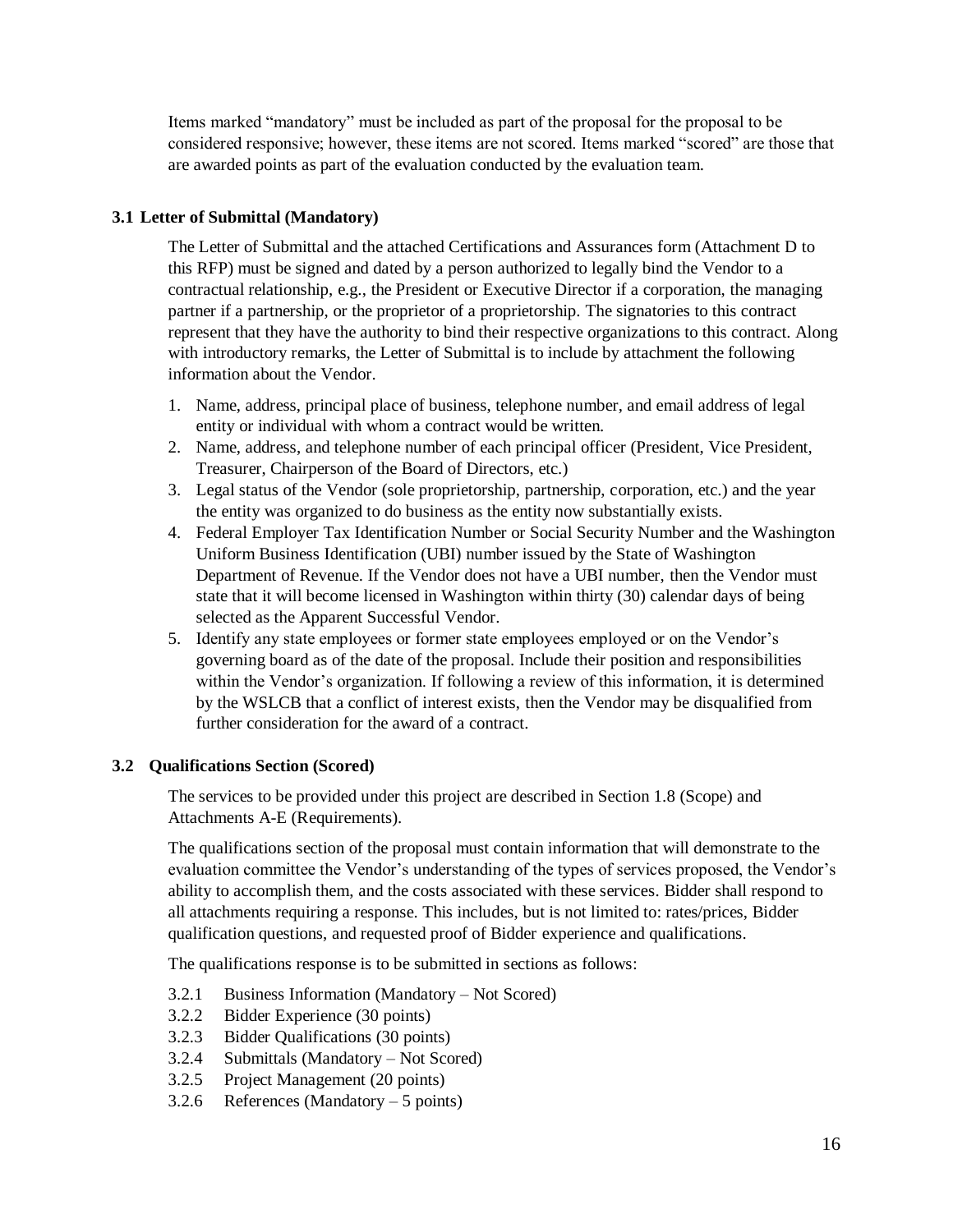## 3.2.7 OMWBE Certification (Optional – 5 Points)

## **3.2.1 Business Information (Mandatory) (Not Scored)**

Unless otherwise indicated, each item in this section represents a mandatory requirement for this RFP. To be considered responsive and responsible, the Vendor ("Bidder") must demonstrate compliance with each requirement below. This Section will not be scored, but will be evaluated on a pass/fail basis. Failure to address each item will result in rejection of your bid.

- 1. State the name of the Bidder's company, address, phone number, fax number, email address, legal status of entity (ownership), and year entity was established as it now substantially exists.
- 2. Indicate how many employees are with the Bidder. Name the Bidder principals and their roles.
- 3. Provide specific information outlining the advanced educational degrees and/or directly applicable and substantial field experience for each of the Bidder's principal staff. Advanced education degrees are those that are found at both the master and doctoral levels. Substantial field experience is defined as four or more years of work related to odors, emissions, detection, research, reporting, or mitigation services.
- 4. Describe whether the Bidder is one of the following: an educational institute, a research institution, a peer review body, or an individual/organization that is focused on consulting, detection, research, or reporting in its day-to-day activities.
- 5. Explain whether the Bidder has lead similar detection, research, and reporting activities for at least four years, with two of those years occurring within the most recent five years.
- 6. Identify any state employees or former state employees employed or on the Bidder's governing board as of the date of the proposal. Include their position and responsibilities within the bidder's organization. If following a review of this information, it is determined by the WSLCB that a conflict of interest exists, the Bidder may be disqualified from further consideration for the award of a contract.
- 7. If the Bidder's staff was an employee of the State of Washington during the past 24 months, or is currently a Washington State employee, identify the individual by name, the agency previously or currently employed by, job title or position held, and separation date.
- 8. If the Bidder has had a contract terminated for default in the last five years, describe such incident. Termination for default is defined as notice to stop performance, where the event was either (a) not litigated due to inaction on the part of the Bidder, or (b) litigated and such litigation determined that the Bidder was in default.
- 9. Submit full details of the terms for the default, including the other party's name, address, and phone number. Present the Bidder's position on the matter. The WSLCB will evaluate the facts and may, at its sole discretion, reject the proposal on the grounds of the past experience. If no such termination for default has been experienced by the Bidder in the past five years, so indicate.

Prior to commencing performance, or prior to that time if required by WSLCB, law or regulation, Bidder must be an established business firm with all required licenses, fees, bonding, facilities, equipment, and trained personnel necessary to meet all requirements and perform the work as specified in this Solicitation. Bidder shall maintain compliance with these requirements throughout the life of this Contract.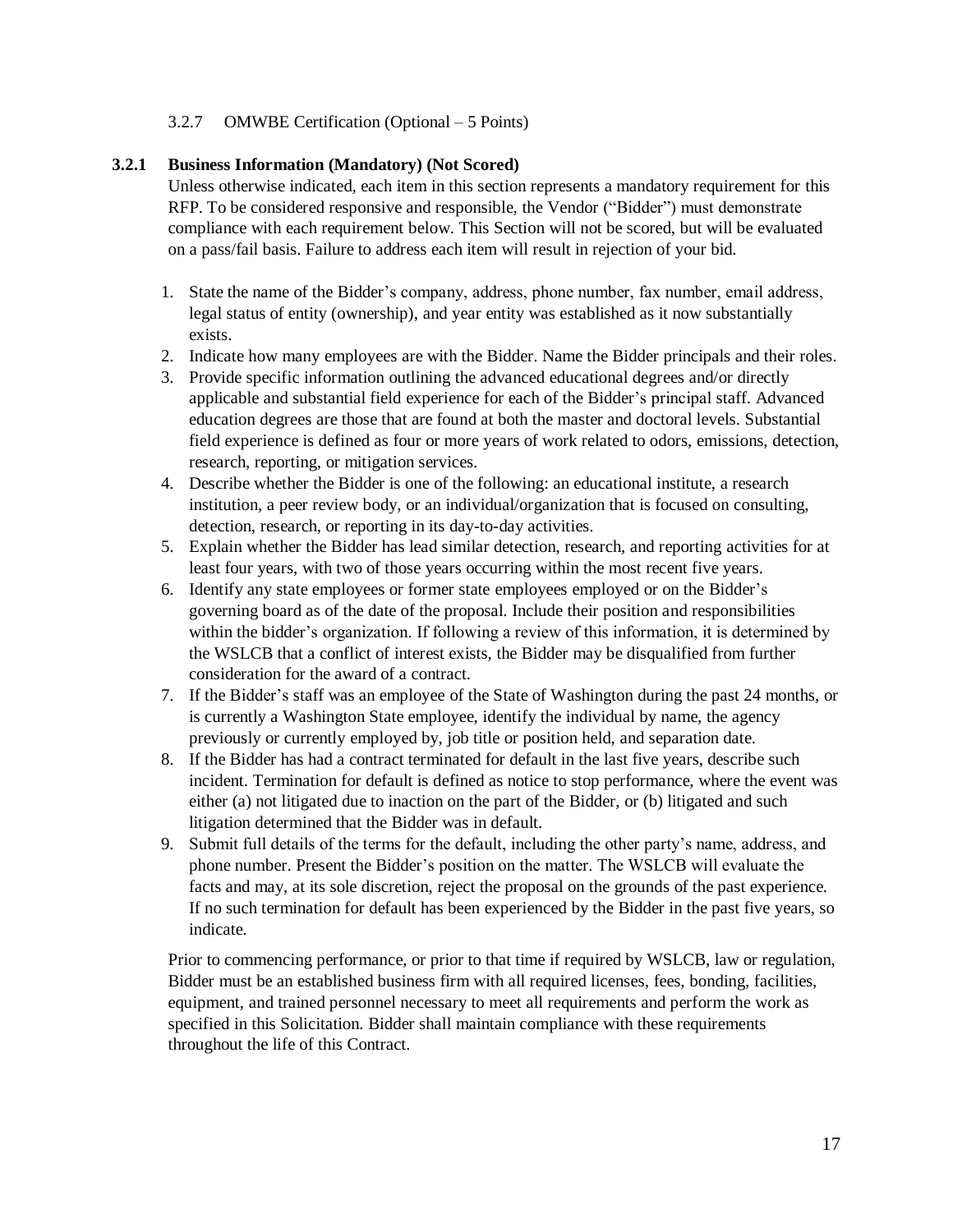WSLCB reserves the right to require receipt of proof of compliance with said requirements within 10 calendar days from the date of request, and to terminate this Contract as a material breach for noncompliance with any requirement of this paragraph.

The Bidder certifies, by submittal of a Response to this Solicitation, that under the requirements of Lobbying Disclosure Act, 2 U.S.C., Section 1601 et seq., no Federal appropriated funds have been paid or will be paid, by or on behalf of the Contractor, to any person for influencing or attempting to influence an officer or employee of any agency, a Member of Congress, an officer or employee of Congress, or an employee of a Member of Congress in connection with the awarding of any Federal contract, the making of any Federal grant, the making of any Federal loan, the entering into of any cooperative agreement, and the extension, continuation, renewal, amendment, or modification of any Federal contract, grant, loan, or cooperative agreement.

The Bidder certifies, by submittal of a Response to this Solicitation, that neither it nor its "principals" (as defined in 49 CFR. 29.105(p) or RCW 39.26.010(9) or other state statute, regulation, or policy) is presently debarred, or suspended, by any Federal or state department or agency.

The Bidder also certifies, by submitting a Response to this Solicitation that their firm does not require its employees, as a condition of employment, to sign or agree to mandatory individual arbitration clauses or class or collective action waivers (Executive Order 18-03).

## **3.2.2 Bidder Experience (Scored) (30 Points)**

Describe at least two (2) previous projects of similar size and scope that the Bidder has conducted in the past five (5) years. Only include projects involving at least one (1) member of the Bidder's principal staff.

Within each project description, include experiences providing the following:

- a) Demonstrated experience doing business in Washington State.
- b) Demonstrated experience successfully completing odors and emissions consulting, detection, research, and reporting services, preferably with an advanced educational degree or substantial field experience.
- c) Demonstrated experience successfully completing scientific contract work as an educational institute, a research institution, a peer review body, or an organization that is focused on consulting, detection, research, or reporting services in its day-to-day activities.
- d) Demonstrated experience successfully detecting, researching, consulting, and reporting on odors and emissions on a current research grant/contract.
- e) Demonstrated experience dealing with odors and emissions, or similar issues (i.e. nuisance/trespass).

# **3.2.3 Bidder Qualifications (Scored) (30 Points)**

Bidder's qualifications should describe how each proposed principal staff and employee meets the education, skills, and experience required for this RFP. Provide resumes for all principal staff of Bidder's proposed team. Below are a list of critical staff and their roles as they relate to this project:

a. Principal Staff – Staff with an advanced educational degree and/or substantial applicable experience who will be directly detecting, researching, and reporting on marijuana odors and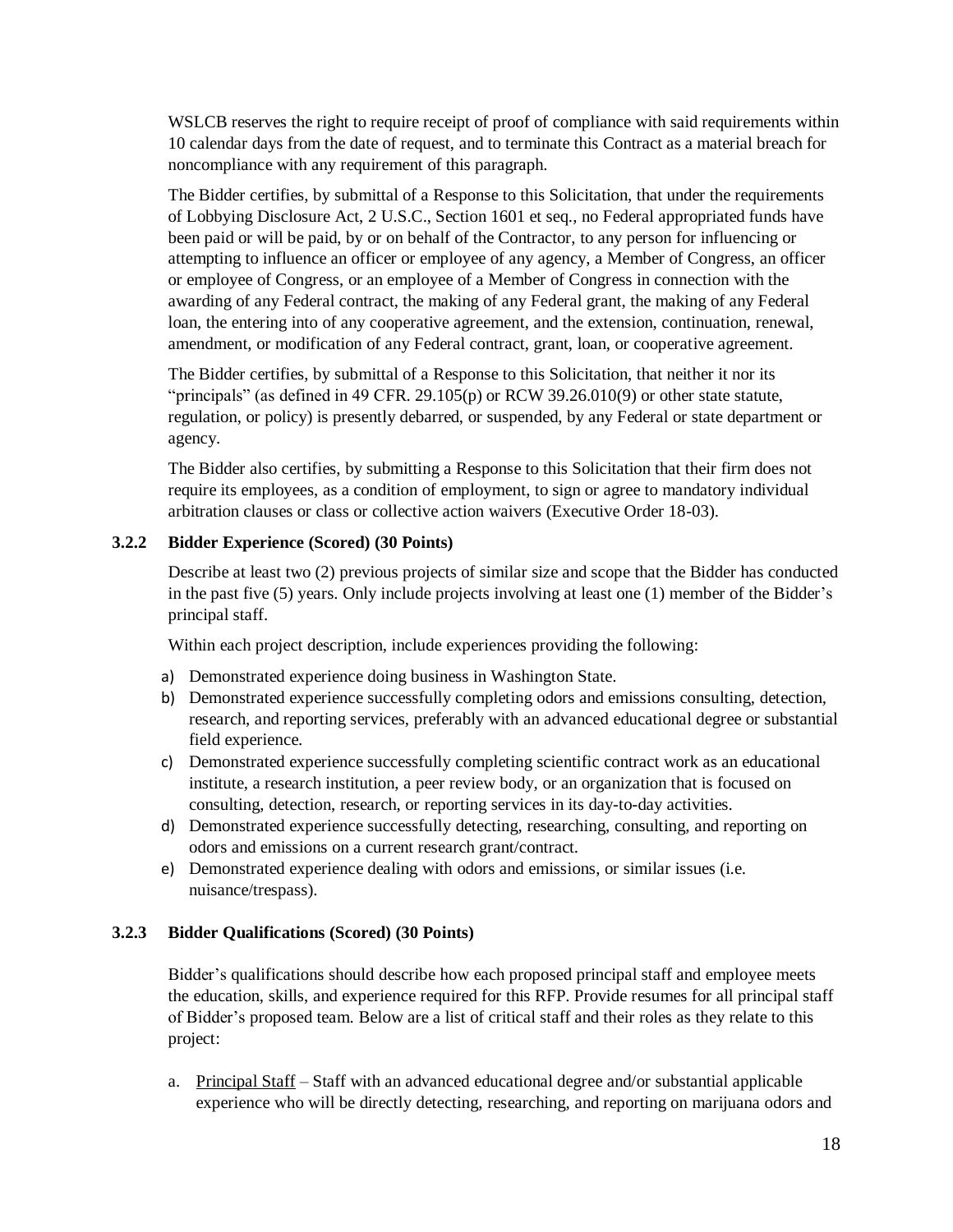emissions, availability and appropriateness of addressing marijuana odors and emissions, and the potentially harmful impacts of marijuana odors and emissions. Advanced educational degrees are those that are found at both the masters and doctoral levels. Substantial field experience is defined as four years or more of work related to odors, emissions, detection, research, reporting, or mitigation services.

- b. Entity and Infrastructure Provide detailed information on the qualifications of your Bidder entity, whether it is an educational institution, a research institution, a peer review body, or an organization that is focused on consulting, detection, research, and/or reporting services in its day-to-day activities. Please include whether the Bidder possesses the infrastructure, facilities, equipment, tools, staff, and necessary resources for the requested services.
- c. Scientific Merit and Relatable Experience Describe the record of Bidder's history with delivering focused, cooperative, and collaborative research. Include whether entities and principal staff have experience drafting and reviewing reports, and ensuring compliance with laws, rules, or policies. Please describe how Bidder's scientific merit and experience will help to accomplish the requested services.
- d. Capabilities Describe the expertise of Bidder's principal staff and how their expertise is relevant to the domain of Marijuana Odors and Emissions. Include whether the Bidder's principal staff have access to key personnel and supporting infrastructure to complete the requested services. Detail whether Bidder has experience with odors, marijuana, hemp, novel agriculture, or any other similar and relevant skills, abilities, and/or competencies.

## **3.2.4 Submittals (Mandatory) (Not Scored)**

Bidder must submit the following documents. Failure to provide a submittal for each will render your bid as nonresponsive.

- 1. Please provide a curriculum vitae, a bio sketch, or a peer reviewed publication authored or co-authored by each Principal Staff of Bidder who will be providing services under this contract.
- 2. Please provide a list with the names, phone numbers, and emails of each principal staff who will be providing services under this contract.
- 3. Please describe Bidder's detection, research, and reporting practices and methodologies. Please include how the scientific approach in the Bidder's practices and methodologies will determine (limit to 5 pages) whether there are available and appropriate methods of addressing marijuana odors and emissions, and whether there are potentially harmful impacts of marijuana odors and emissions on people who live, work, or are located in close proximity to marijuana production or processing facilities.
- 4. Please provide a detailed, anticipated, approach for reviewing: (1) available and appropriate methods of addressing marijuana odors and emissions, and (2) potentially harmful impacts of marijuana odors and emissions on people who live, work, or are located in close proximity to marijuana production or processing facilities.
- 5. Please describe Bidder's organizational structure, specifically detailing hierarchy, and which principal staff will be performing which tasks.
- 6. Please provide two examples of Bidder's experience reviewing reports and ensuring compliance with laws, rules, or policies.
- 7. Please describe Bidder's experience consulting, detecting, researching, or reporting on odors and emissions.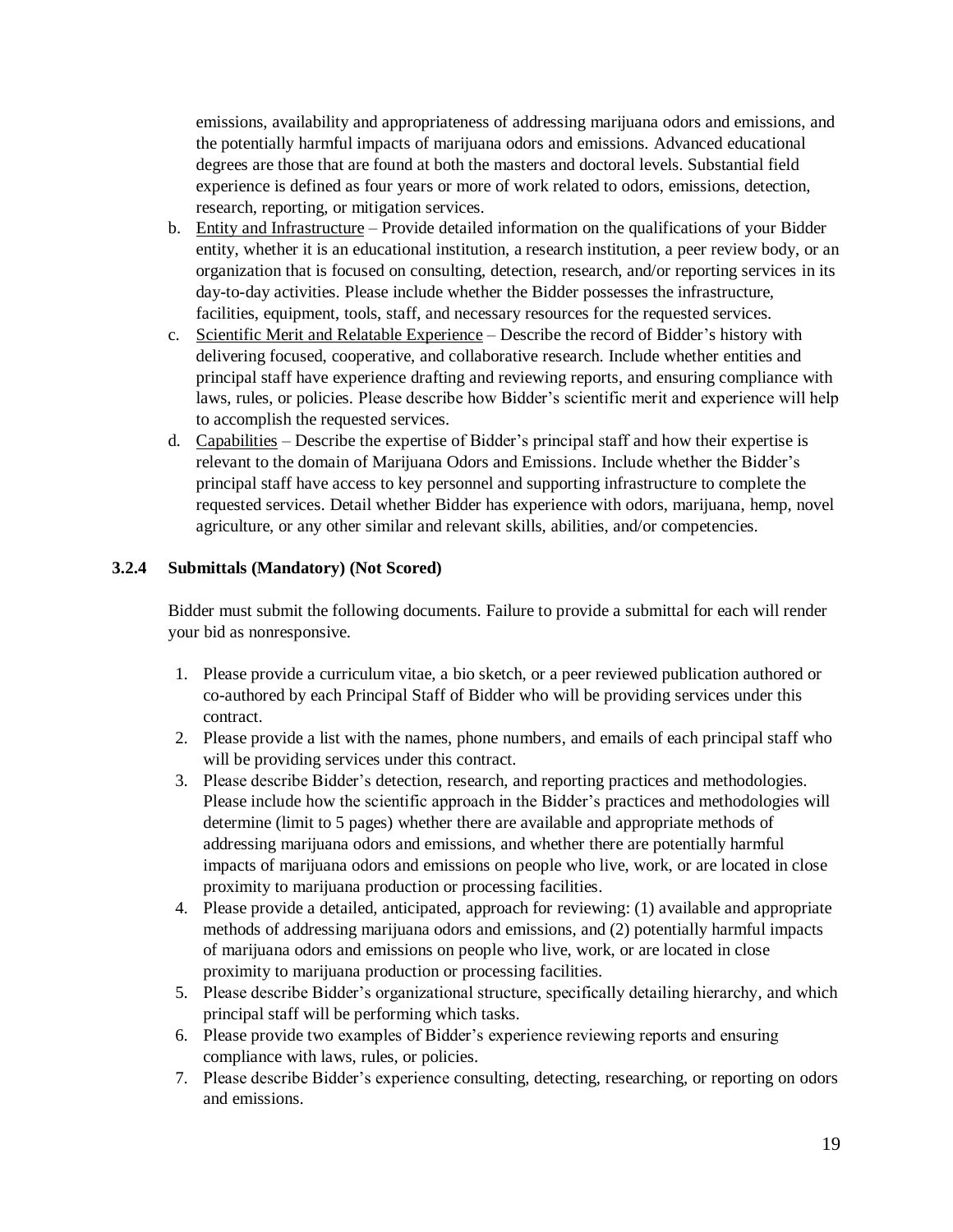- 8. Describe Bidder's procedures for preventing potential conflicts of interest between staff of Bidder and marijuana licensees, licensed marijuana businesses, and marijuana license applicants.
- 9. Please address any limitations that may affect the work requirements described in the Statement of Work.

## **3.2.5 Project Management (20 Points)**

A. Project Management

Describe Vendor's proposed Project Management that will be used to carry out the work described in this RFP. Describe whether the organizational structure of Vendor supports the services requested by this solicitation. Include information on any limitations that can affect the work requirements outlined in the Statement of Work (e.g. Bidder's internal policies, rules, or regulations) and Bidder's ability to manage conflicts of interest. Address specifically each of the items listed in **Section 1.8 - Project Scope – Requirements**. Where feasible, include further details addressing **Attachments A-E**.

## **3.2.6 References – (Mandatory and Scored 5 points)**

List names, addresses, telephone numbers, fax numbers, and email addresses for two references for each principal staff who will be performing services under this contract. The WSLCB may conduct reference checks on the top-scoring Bidders. WSLCB reserves the right to contact additional references not provided by the Bidder. Attachment C – Evaluation Criteria contains a blank Reference Form for completion by the Bidder.

For each reference, briefly describe the type of service provided for them and identify project team members who participated in the project. If Bidder has not performed similar work for Government Organizations, then other entity references may be provided.

By submitting this proposal, Bidder grants permission to the WSLCB to contact the references and other who may have pertinent information about the performance of the Bidder. Do not included current WSLCB staff as references.

## **3.2.7 OMWBE Certification (Optional) (5 Points)**

Include proof of certification issued by the Washington State Office of Minority and Woman's Business Enterprises ("OMWBE") if certified minority-owned Bidder(s) and/or women-owned Bidder(s) will be participating on this project.

## **3.3 Quotations Section (Scored)**

## **3.3.1 Identification of Costs (10 Points)**

Bidder is to submit a Not-to-Exceed (NTE) firm, fixed total price for providing the services requested by this solicitation. WSLCB reserves the right to negotiate the cost of requested services if applicable.

The evaluation process is designed to award this procurement not necessarily to the Bidder of least cost but rather to the Bidder whose proposal best meets the requirements of this RFP and is the most advantageous to the WSLCB. Bidders are encouraged, however, to submit proposals which are consistent with the state government's efforts to conserve state resources.

## **3.4 Computation**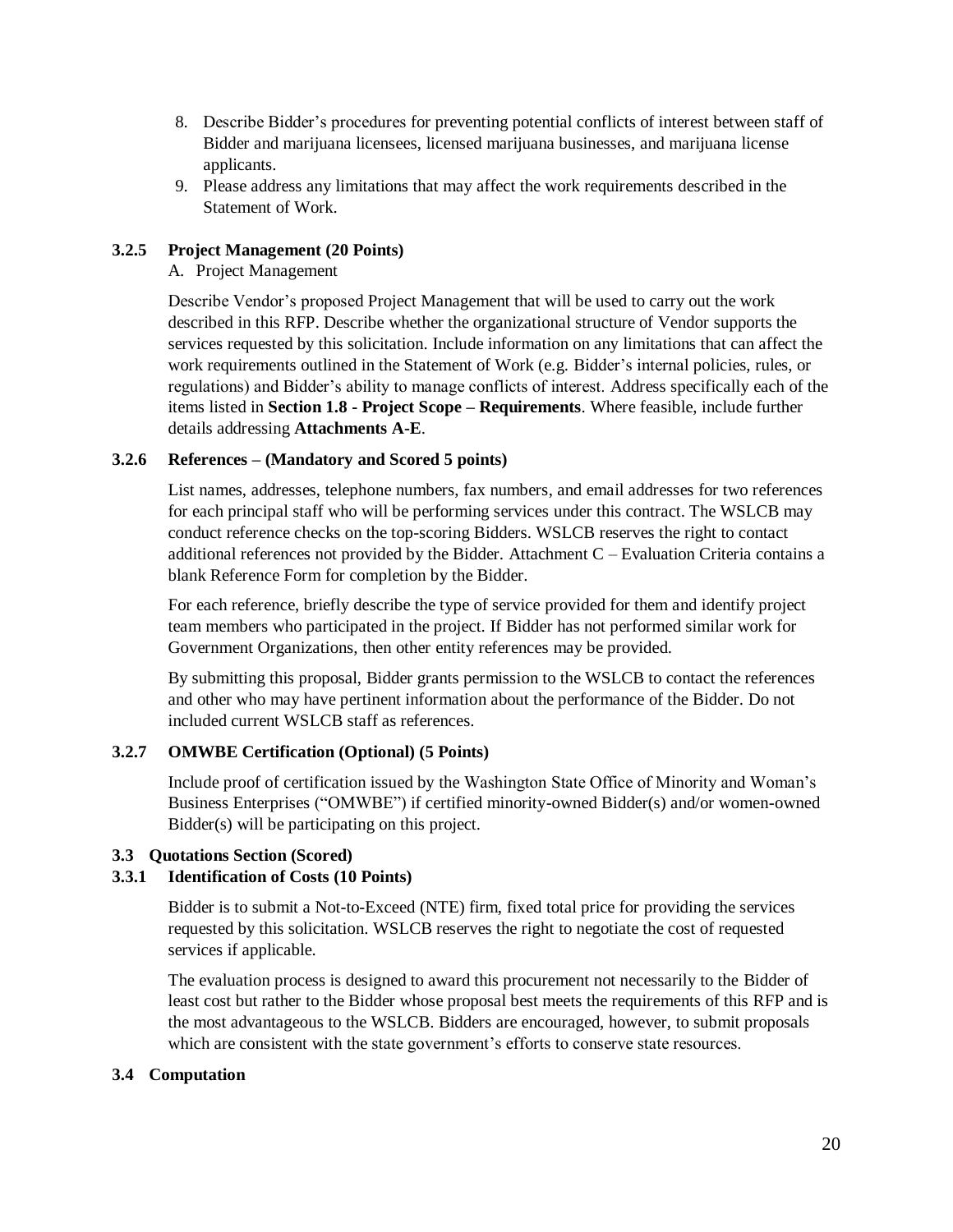A Financial Proposal Evaluation Team established by WSLCB will score the Bidder's total price deliverables, where:

- The Bidder submitting the least expensive total price will receive a score of 10.
- Other vendors will receive score based on the following formula:

Bidder Score =  $(L$ owest Bidder Price  $\div$  Bidder Price) X 10 Example: Bidder A submits a total cost of \$15,000. Bidder B submits a total cost of \$25,000. Bidder A receives 10 points. To calculate Bidder B's score:  $(\$15,000 \div \$25,000) \times 10 = 6$  points for Vendor B.

## **4 Evaluation and Contract Award**

## **4.1 Evaluation Procedure**

Responsive proposals will be evaluated strictly in accordance with the requirements stated in this solicitation and any addenda issued. The evaluation of proposals shall be accomplished by an evaluation team to be designated by the WSLCB, which will determine the ranking of the proposals.

WSLCB, at its sole discretion, may also elect to select the top-scoring Bidder as finalist for an oral presentation.

## **4.2 Clarification of Proposal**

The RFP Coordinator may contact the Bidder for clarification of any portion of the Bidder's proposal.

## **4.3 Evaluation Scoring**

The following weighting and points will be assigned to the proposal for evaluation purposes.

| <b>Qualifications Section</b><br>90% | 90 Points Total     |
|--------------------------------------|---------------------|
| <b>Bidder Experience</b>             | 30 Points (Maximum) |
| <b>Bidder Qualifications</b>         | 30 Points (Maximum) |
| <b>Project Management</b>            | 20 Points (Maximum) |
| References                           | 5 Points (Maximum)  |
| <b>OMWBE</b>                         | 5 Points (Maximum)  |
| <b>Quotation Section</b><br>10%      | 10 Points Total     |
| Total: 100%                          | 100 Points Total    |

## **4.4 Oral Presentations May Be Required**

Oral presentations, if considered necessary by the WSLCB, may be utilized in selecting the winning proposal. The WSLCB, at its sole discretion, may elect to select the top-scoring Bidder(s) from the written evaluation for an oral presentation and contact the top-scoring Bidder(s) to schedule a date and time for an oral presentation conducted by Skype, WebEx, or in person. Commitments made by the Bidder at the oral interview, if any, will be considered binding. At WSLCB's option, the evaluation team may conduct up to four interviews on the topscoring Bidders. The evaluation team shall choose which candidate best fits the needs of WSLCB. Interviews can be scored at the discretion of the WSLCB.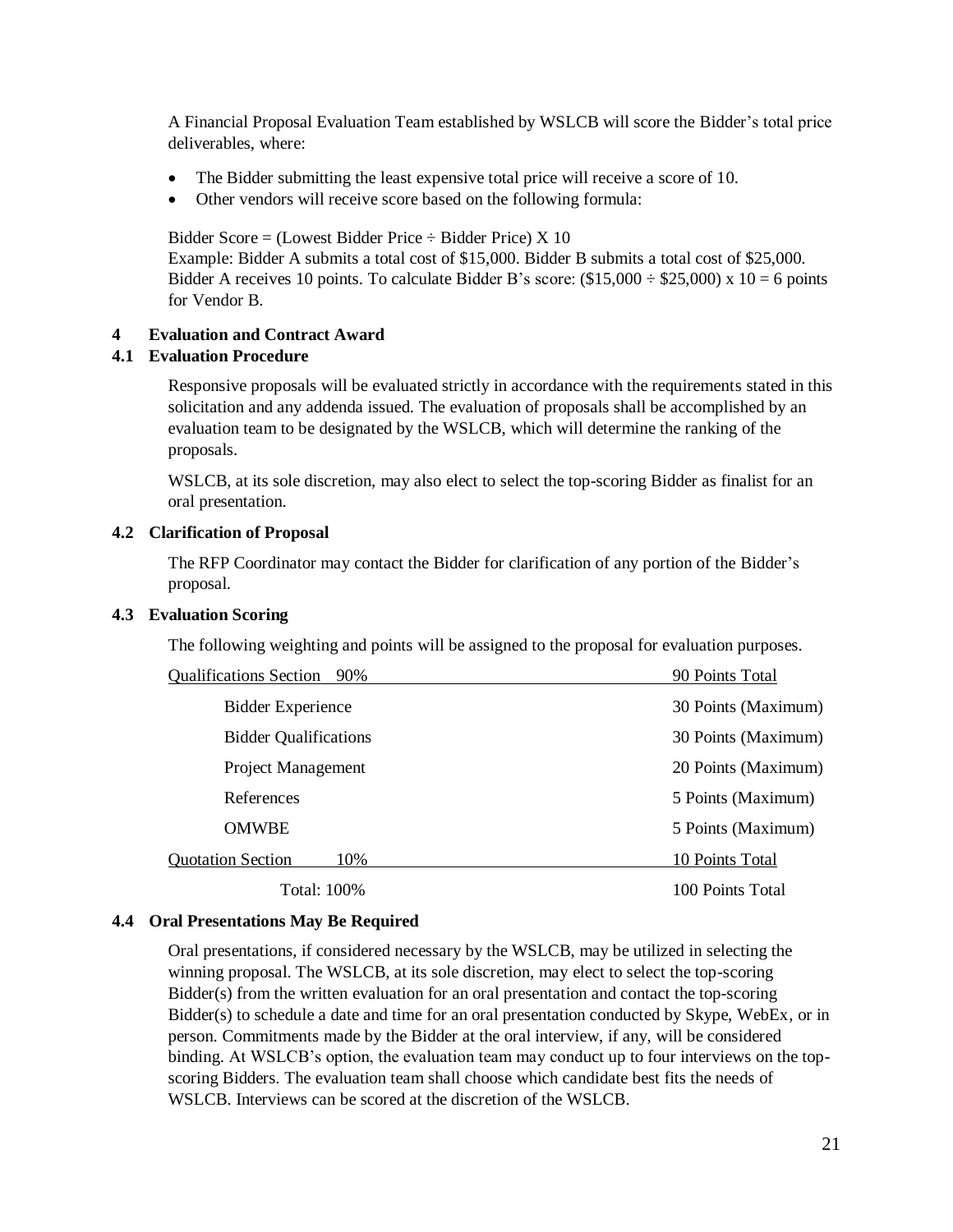## **4.5 Contract Negotiation**

WSLCB and Bidder(s) to negotiate terms of the Contract and finalize a Statement of Work and project documents – Attachments A - E.

### **4.6 Best and Final Offer**

If considered necessary by WSLCB, final Bidders may be asked to submit a signed Best and Final Offer based upon the negotiated Contract Documents.

#### **4.7 Selection of Apparently Successful Vendor**

The Vendor with the best overall qualifications and quotation based upon their proposal and negotiated project documents will be declared the ASV.

#### **4.8 Notification to Bidders**

The WSLCB will notify the Apparent Successful Vendor of their selection via email upon completion of the evaluation process. Bidders whose proposals were not selected for further negotiation or award will be notified separately by email. Bidders will have three business days to request a debrief meeting.

## **4.9 Complaints, Debrief, and Protest**

**Complaint**: This solicitation offers a complaint period for bidders wishing to voice objections to the solicitation. The complaint period ends five business days before the bid due date. The complaint period is an opportunity for the bidder to voice objections, raise concerns, or suggest changes. Failure by the bidder to raise a complaint at this stage may waive its right for later consideration. WSLCB will consider all complaints but is not required to adopt a complaint, in part or full. If bidder complaints result in changes to the RFP, written amendments will be issued and posted on WEBS.

Complaints must be emailed to the Procurement Coordinator listed on the face page of this document. Complaints are limited to the following issues:

- 1. The Solicitation unnecessarily restricts competition;
- 2. The Solicitation evaluation or scoring process is unfair or flawed; or
- 3. The Solicitation requirements are inadequate or insufficient to prepare a response.

Complaints must be in writing, emailed to the Procurement Coordinator in a timely manner, should clearly articulate the basis for the complaint, and should include a proposed remedy.

**Debrief**: Debrief meetings are an opportunity for the Bidder and the RFP Coordinator to meet and discuss the Bidder's Proposal. A debrief is a required prerequisite for a Bidder wishing to lodge a protest.

Following the evaluation of the bids, WSLCB will issue an announcement of the Apparent Successful Vendor (ASV). That announcement may be made by any means, but WSLCB will likely use email to the bidder's email address provided in the bidder's bid.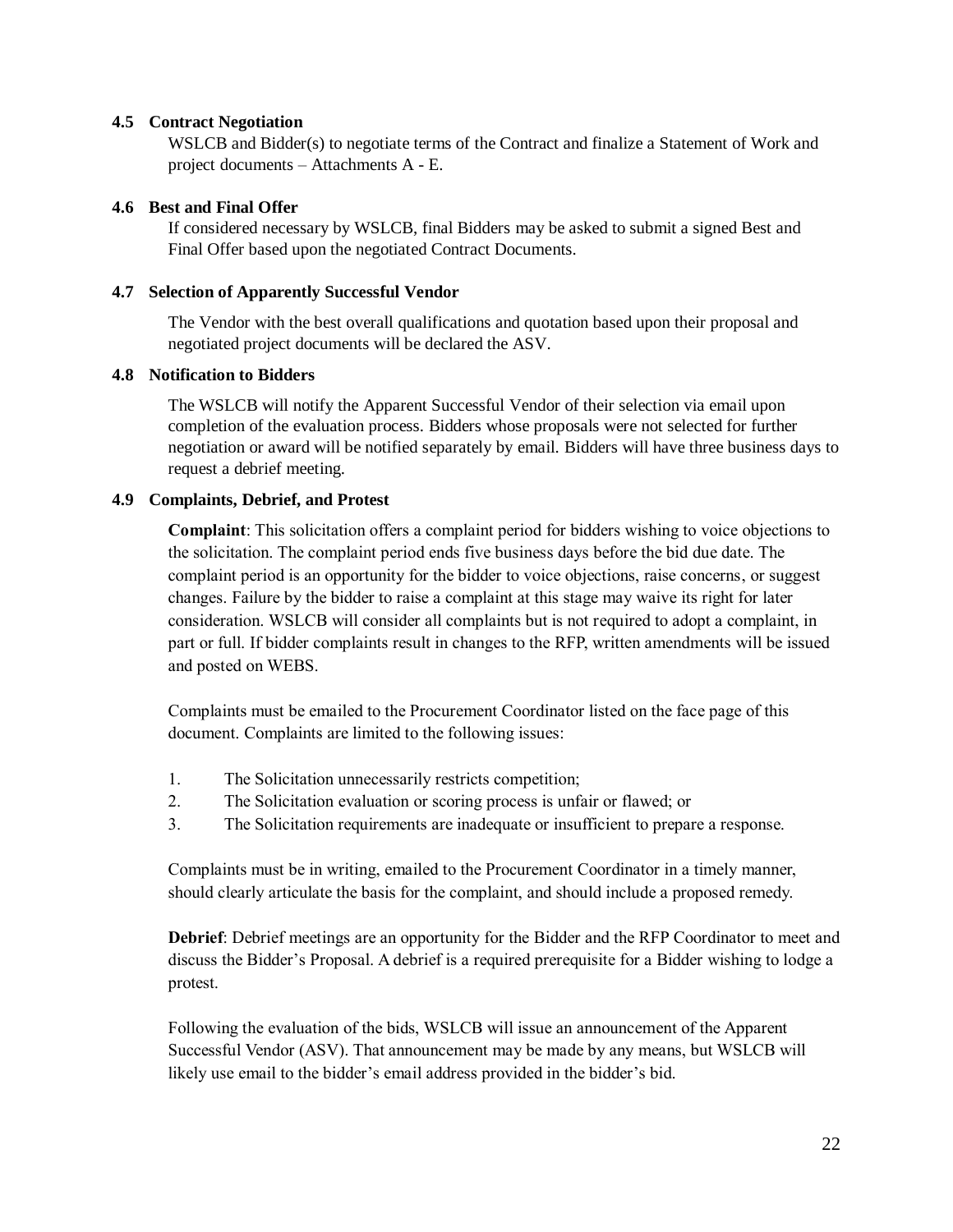Vendors will have three business days to request a debrief meeting. Once a debrief meeting is requested, the WSLCB will offer the requesting Vendor one meeting opportunity and notify the Vendor of the meeting place, date, and time.

Please note, because the debrief process must occur before making an award, the WSLCB will likely schedule the debrief meeting shortly following the announcement of the ASV and the Vendor's request for a debrief meeting. WSLCB will not allow the debrief process to delay the award or be used as a delaying tactic. Therefore, Vendors should plan for contingencies and alternate representatives; Vendors unwilling or unable to attend the debrief meeting will lose the opportunity to protest.

Discussions will be limited to a critique of the requesting Vendor's Proposal. Comparisons between Proposals or evaluations of other proposals will not be allowed. Debriefing conferences may be conducted in person or by telephone and will be limited to one (1) hour.

**Protest**: Protests may be made only by Bidders who submitted a response to this Solicitation and who have participated in a debriefing conference. Upon completing the debriefing conference, the Bidder is allowed five (5) Business Days to file a protest with the Procurement Coordinator. Protests must be received by the Procurement Coordinator no later than 4:00 PM, local time, via email, on the fifth Business Day following the debriefing. The WSLCB shall not accept any protests before the announcement of the ASV.

The WSLCB shall consider only those protests concerning the following:

- 1. A matter of bias, discrimination, or conflict of interest on the part of the evaluator;
- 2. Errors in computing the scores; or
- 3. Non-compliance with procedures described in the procurement document or agency protest process or DES requirements.

Failure to cite the basis of the protest will result in rejection of the protest. Protests must be writing, emailed to Procurement Coordinator, and must state the RFP name and number, the grounds for the protest with specific facts and complete statement(s) of action being protested, and any other supporting information on which the protesting party is relying.

Upon receipt of a valid, formal protest, the Agency will postpone signing a Contract with the ASV until the Bidder protest has been resolved. The WSLCB will perform an objective review of the protest, by individuals not involved in the acquisition being protested. The review will be based on the written protest material submitted by the Bidder.

The Procurement Coordinator will render a written decision within ten (10) Business Days after receipt of the protest, unless more time is needed. The protesting Bidder shall be notified in writing, if additional time is necessary.

The Agency determination is limited to the following options:

1. Find the protest lacking in merit and uphold the Agency's action;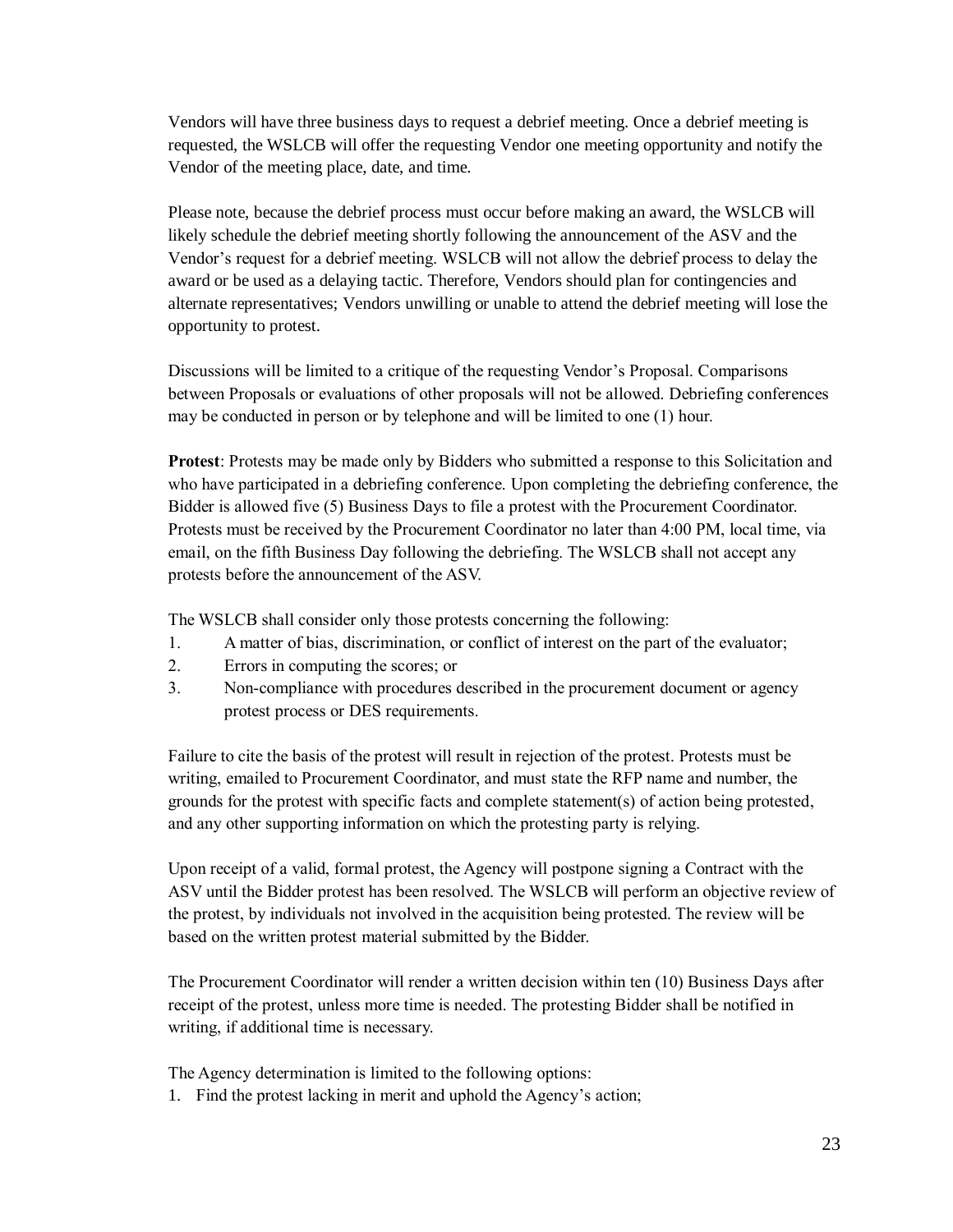- 2. Find only technical or harmless errors in the Agency's acquisition process, determine the Agency to be in substantial compliance, and reject the protest;
- 3. Find merit in the protest and provide the Agency with options that may include:
	- a. Correct errors and reevaluate all Proposals,
	- b. Reissue the Solicitation; or
	- c. Make other findings and determine other courses of action as appropriate

In no instance shall a determination require the Agency to award the Contract to a protesting party or any other vendor, regardless of the outcome.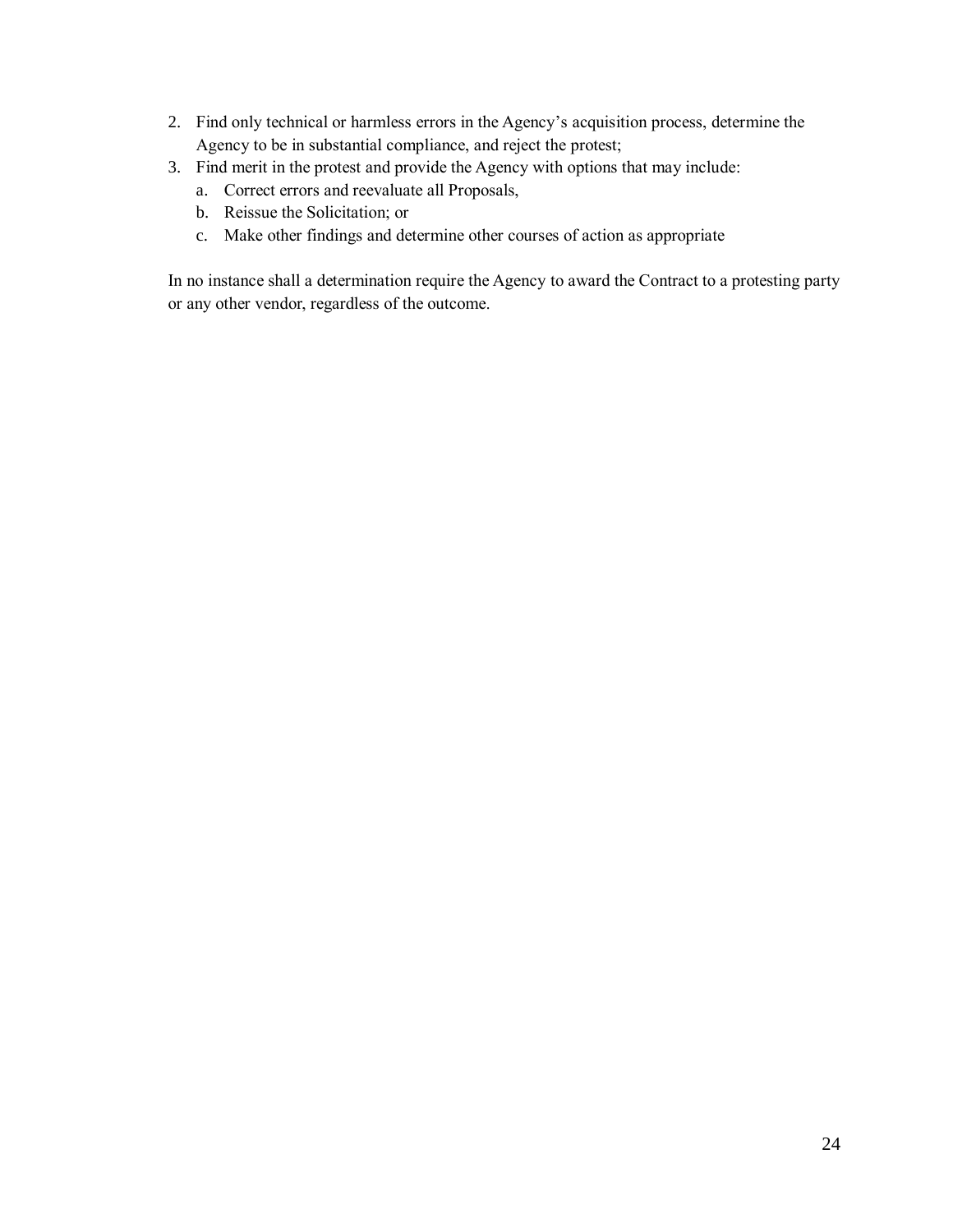## **5 RFP Attachments**

Attachment A: General Terms and Conditions



GENERAL TERMS ANI

**Attachment A: General Terms and Conditions**

Attachment B: Statement of Work



ATTACHMENT B - STATEMENT OF WOR

#### **Attachment B: Statement of Work**

Attachment C: Evaluation Criteria



#### **Attachment C: Evaluation Criteria**

Attachment D: Certifications and Assurances



#### **Attachment D: Certifications and Assurances**

Attachment E: Bidder Profile



#### **Attachment E: Bidder Profile**